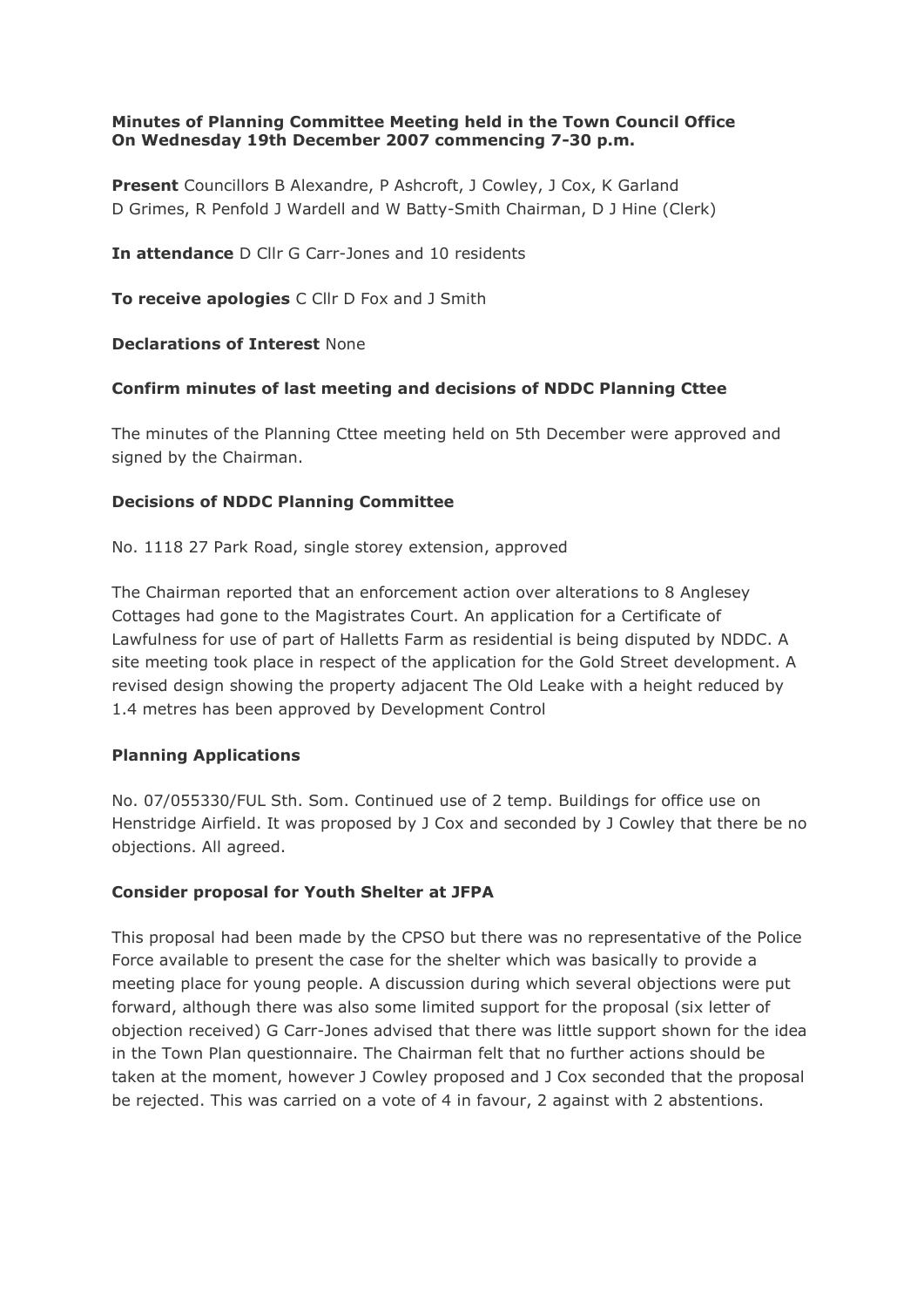It was agreed to ask the new CPSO to attend a meeting in due course and also to ask Dorset Village Bakery to endeavour to secure their empty pallets to prevent these being used by the youths in question.

J Cowley requested that copies of replies to Planning Applications be put in the letter book.

There being no further business the meeting closed at 8-10 p.m.

# **Minutes of Planning Committee Meeting held in the Town Council Office On Wednesday 5th December 2007 commencing 7-30 p.m.**

**Present** Councillors B Alexandre, P Ashcroft, J Cowley, J Cox, D Grimes J Wardell and W Batty-Smith Chairman, D J Hine (Clerk)

**In attendance** No members of the public present

Before the Agenda proper, the Chairman proposed that a letter be sent to both the Rector and Mr J Else thanking them for the enjoyable evening on Monday 3rd when the Christmas Lights were officially "turned on" by Mrs C Lewis who is one of the residents who has lived in Stalbridge all her very long life.

**To receive apologies** C Cllr D Fox, D Cllr G Carr-Jones, K Garland R Penfold and J Smith

**Declarations of Interest** J Cowley and P Ashcroft advised that they were Neighbours of Oakleigh PA 1208

# **Confirm minutes of last meeting and decisions of NDDC Planning Cttee**

The minutes of the Planning Cttee meeting held on 21st November were approved and signed by the Chairman.

The Chairman advised that Hilary Ritchie of NDDC would be providing some information regarding possible sources of grants in respect of JFPA and the Churchyard. Also, there will be a site meeting in respect of the Gold Street application on Tuesday 18th. He also pointed out that the original application for the site that was granted in 2002 is still valid.

**Decisions of NDDC Planning Committee** None to hand

# **Planning Applications**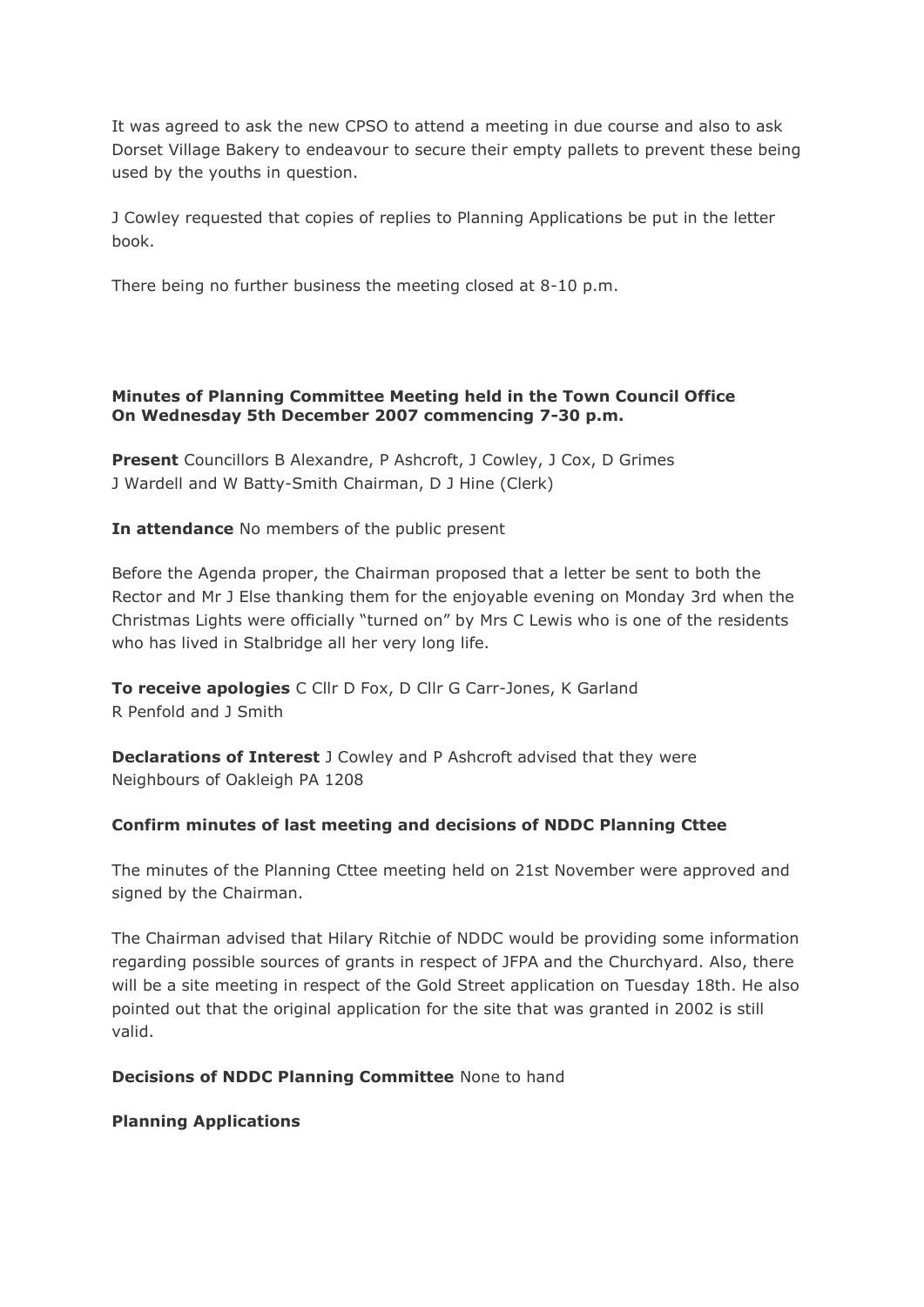No. 1208 Oakleigh, Lower Road. Form 2 Dormer Windows. It was proposed by J Cox and seconded by J Wardell that there be no objections. All agreed.

No. 1209 19 Park Road. Form 1 Dormer Window. It was proposed by J Cowley and seconded by J Cox that there be no objections. All agreed.

Nos. 1212 and 1214. Dike & Son. Install ATM and associated illuminated sign (retrospective) It was proposed by J Wardell and seconded by J Cox that there be no objections. All agreed.

#### **Sign cheques**

It was proposed by D Grimes and seconded by J Cox that the following cheques be signed. All agreed.

D A Services, Hall boiler. From Hall Grant £106.93 British Telecom £161.40 Friends of Stalbridge Library £100.00

There being no further business the meeting closed at 8-05 p.m.

# **Minutes of Planning Committee Meeting held in the Town Council Office On Wednesday 21st November 2007 commencing 7-30 p.m.**

**Present** Councillors P Ashcroft, J Cowley, K Garland, D Grimes, J Wardell and W Batty-Smith Chairman, D J Hine (Clerk)

**In attendance** CPSO C Wynne-Riley

**To receive apologies** C Cllr D Fox, D Cllr G Carr-Jones, Cllrs. B Booth, J Cox R Penfold and J Smith

#### **Declarations of Interest** None

# **Confirm minutes of last meeting and decisions of NDDC Planning Cttee**

The minutes of the Planning Cttee meeting held on 7th November were approved and signed by the Chairman.

The Chairman advised that he had spoken to the Enforcement Officer regarding the two mobile homes instead of one in Stalbridge Weston and was advised that both were in the same occupation and there were no reports of any problems. Also as the permission is only temporary, when it comes up for renewal, this point can be addressed. Clerk to write to confirm contact on this subject.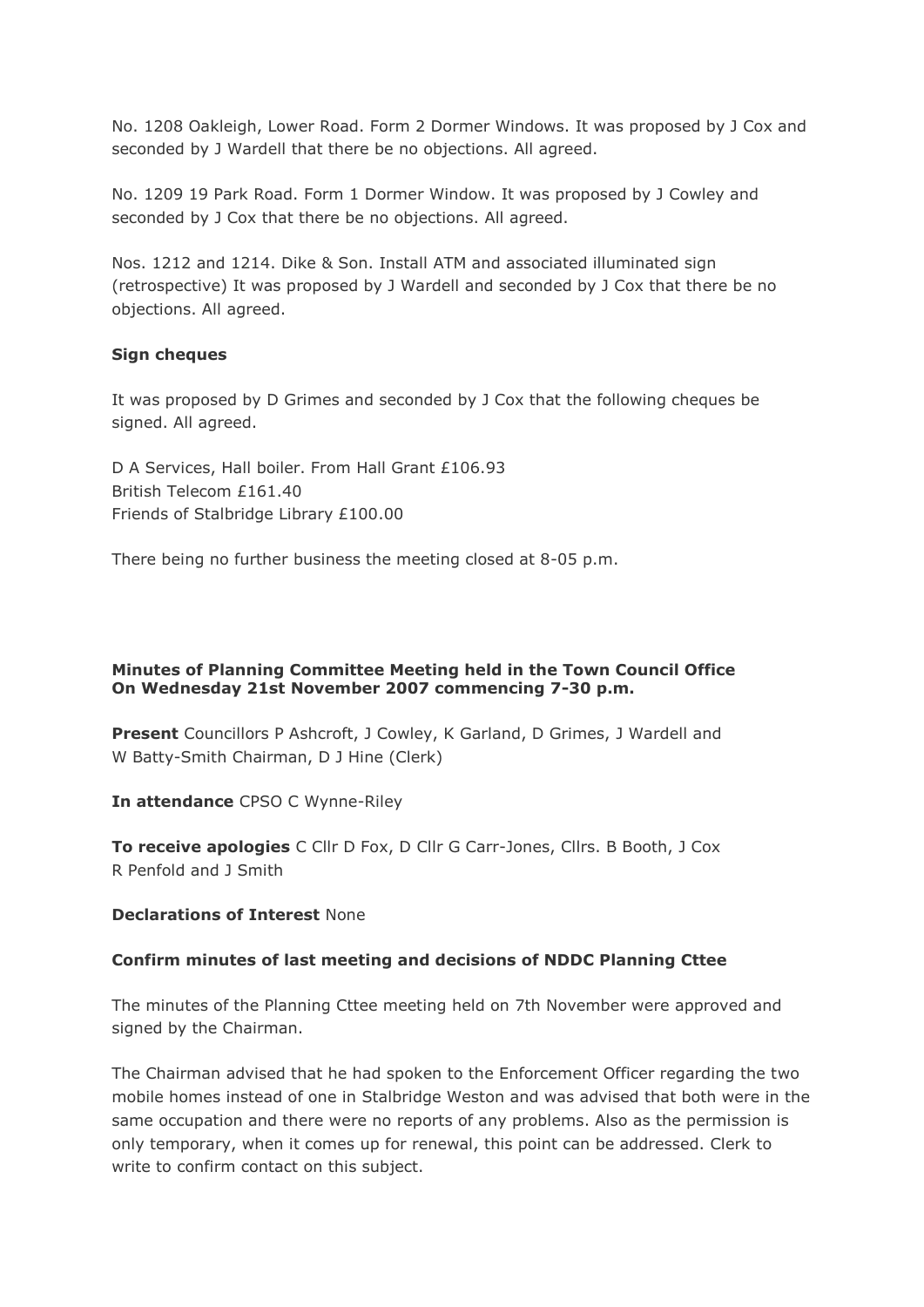# **Decisions of NDDC Planning Committee**

No.0992 Springfield Ring St. Remove part of wall. Withdrawn No.1018 & 1020 25 High St. C of use to Beauty Salon etc. Granted No.1033 Hawthorne Cott. St. Weston. Erect garden store. Granted

#### **Planning Applications**

No. 1204 Dairy House Farm, Stalbridge Park Convert outbuilding to Class B 1 Use. It was proposed by J Cowley and seconded by P Ashcroft that there be no objections. All agreed.

#### **Possible Youth Shelter J F P A (carried forward from last mtg)**

Claire Wynne-Riley explained that she felt that a Youth Shelter would help to solve the problems associated with young people gathering in various different places throughout the Town. At present such areas as the Primary School, in front of Stalbridge Close and around Dikes Car Park are being used, but if the young people had somewhere of their own to meet at least they would be in one place and could be easily monitored. The shelter would be sited at the side of JFPA bordered by the bridleway which is furthest from the houses. Hazelbury Bryan has one and it has proved very successful. A grant is available from the Dorset Youth Service towards the cost of approx. £3234 incl. VAT and other grants may be available. The young people are also willing to do fund raising and to help with the construction, both of which would encourage them to look after the shelter and not abuse it. The same objections that were raised at the last meeting were again voiced. It was agreed that the matter would be put on the Agenda for the next full Council meeting on the 19th December. The Chairman thanked Claire for attending the meeting and putting forward the proposal.

Claire also advised that she would be going around the Town to various residents with the Safer Neighbourhood Scheme questionnaires.

There being no further business the meeting closed at 8-06 p.m.

Minutes of Planning Committee Meeting held in the Town Council Office On Wednesday 7th November 2007 commencing 7-30 p.m.

**Present** Councillors B Alexandre, P Ashcroft, J Cowley, J Cox, D Grimes, R Penfold J Wardell and W Batty-Smith Chairman, D J Hine (Clerk)

**In attendance** No other residents present

**To receive apologies** C Cllr D Fox, D Cllr G Carr-Jones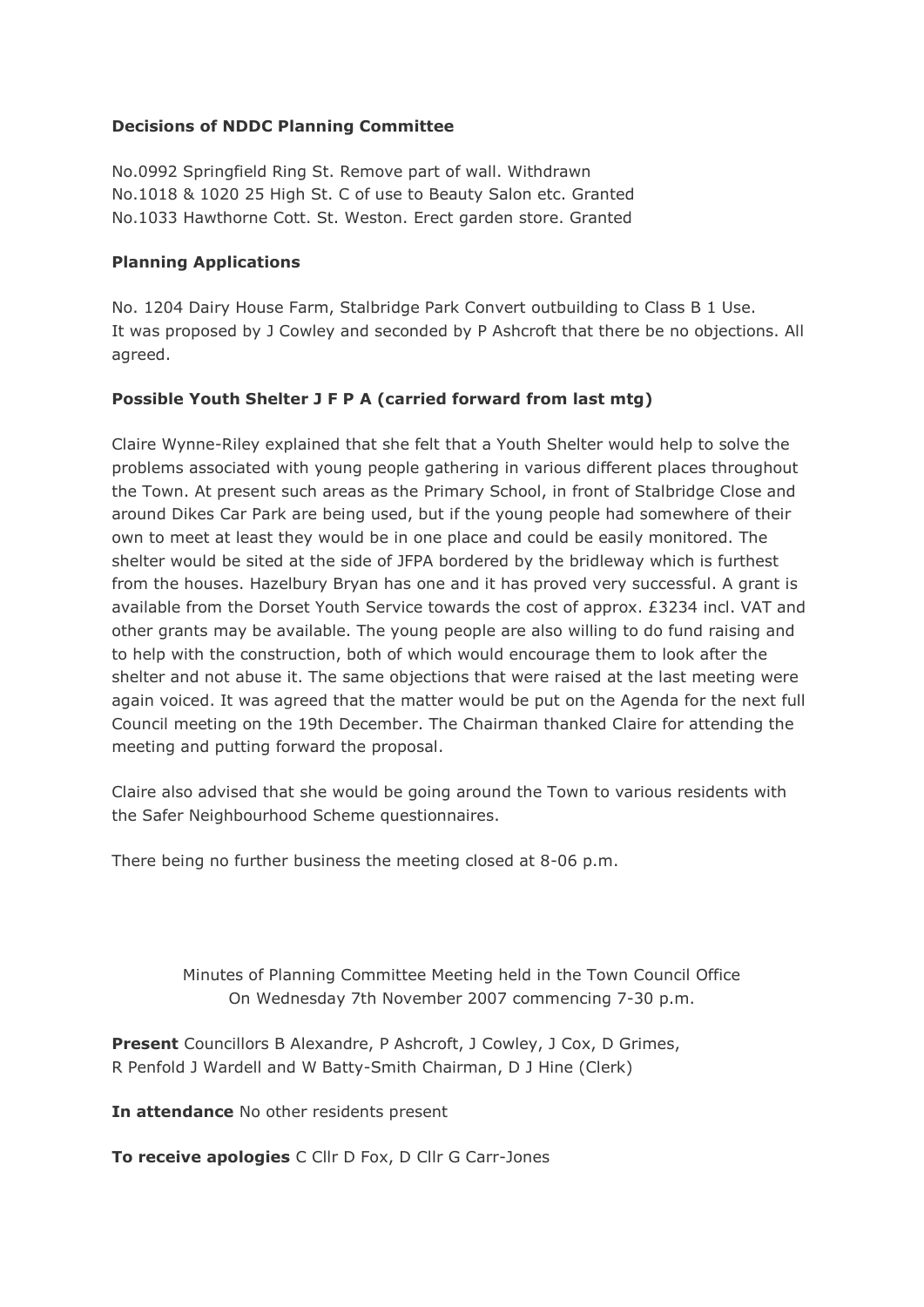# **Declarations of Interest** None

# **Confirm minutes of last meeting and decisions of NDDC Planning Cttee**

The minutes of the Planning Cttee meeting held on 24th October were approved and signed by the Chairman.

#### **Decisions of NDDC Planning Committee**

No.0992 Springfield Ring St. Remove part of wall. Withdrawn No.1018 & 1020 25 High St. C of use to Beauty Salon etc. Granted

The Chairman advised that the application for the additional agricultural dwelling at Ryalls Farm had now been approved. He also confirmed that the hedge between the rear boundaries of Pound Close properties and the development adjacent the new Supermarket would be removed. He also advised that he had received a further letter from Mr & Mrs Gibbs with regard to the application for the Flour Silo at Dorset Village Bakery and that he had advised them that because of their objections on the grounds of noise and visual impact the matter would probably go before the full committee. The suggestion of the use of a horizontal silo rather than a vertical one had been noted.

No.1118 27 Park Road. Single storey extension.

It was proposed by J Cowley and seconded by B Alexandre that there be no objections, All agreed.

Further to a matter raised at a previous meeting, the Clerk had confirmed to B Alexandre that it would appear that planning permission had been granted for one mobile home only at the Chicken Farm in Stalbridge Weston. It was agreed to write to the Enforcement Officer to point out that there are now two mobile homes on the site. Clerk to write

#### **Discuss proposed Youth Shelter**

Claire Wynne-Riley the CPS Officer had suggested the provision of a Youth Shelter on the Jarvis Field Play area may well help to alleviate some of the problems caused by young people gathering in various parts of the area during the evening. Unfortunately, Claire was unable to attend the meeting to put forward the case for such a shelter. Councillors expressed their concerns about the project which it would appear would encourage the young people to use the area. The question of costs was also brought up especially bearing in mind that an additional Bus Shelter had been vetoed on the grounds of cost. It was agreed to write to Claire and advise her that the matter would be discussed further but only if she was able to be present to put the case for the Shelter and also to advise on probable costs etc.

#### **Sign cheques**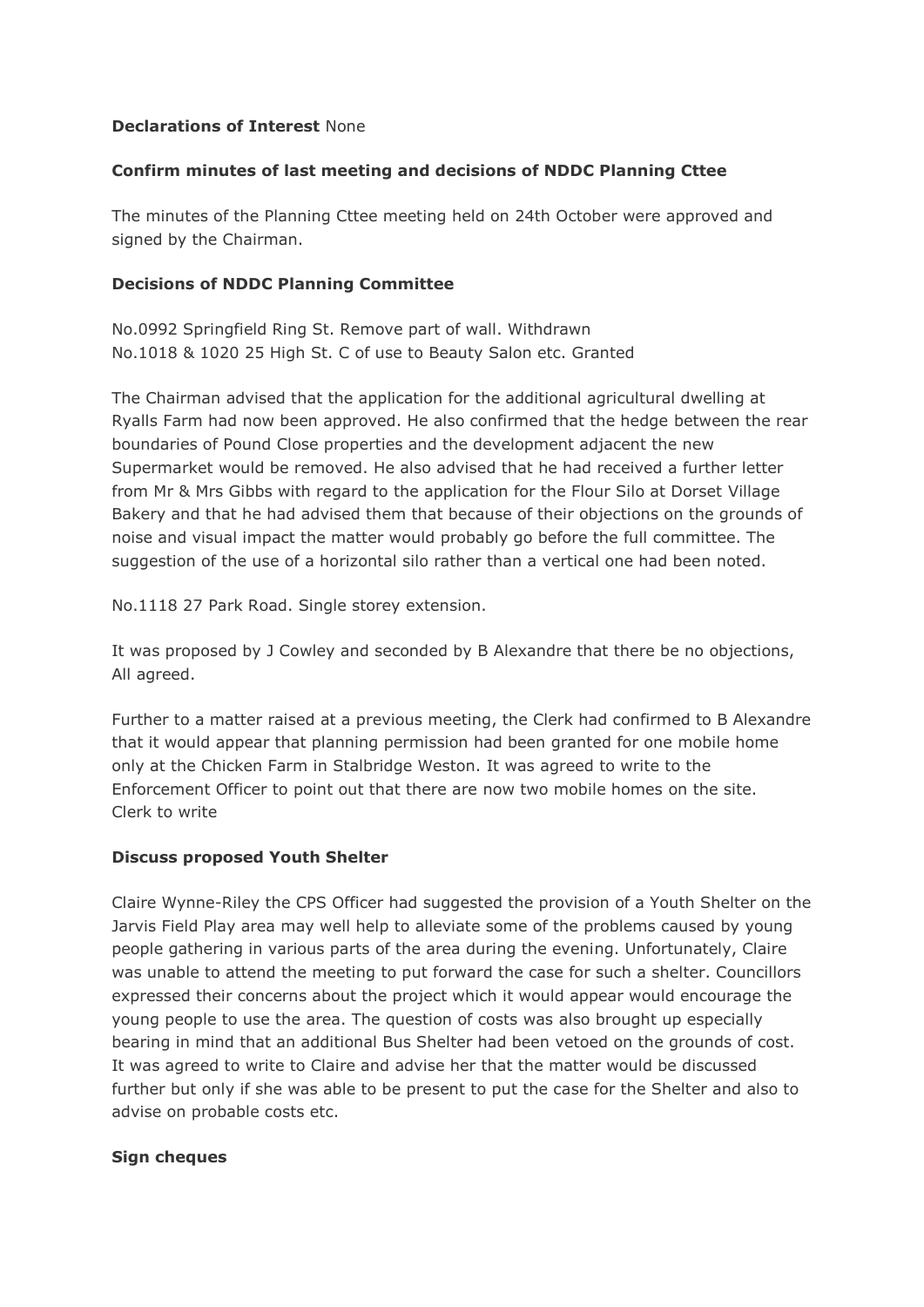J Foster-Pegg - Search fees re proposed purchase £200.00 North Dorset D C Planning Application 132.50 Royal British Legion Poppy Wreath S.137 25.00 R Hedditch. Repair to flat 140.00

There being no further business the meeting closed at 8-20 p.m.

#### **Minutes of Planning Committee Meeting held in the Town Council Office On Wednesday 24th October 2007 commencing 7-30 p.m.**

**Present** Councillors B Alexandre, P Ashcroft, J Cowley, J Cox, K Garland D Grimes, J Smith, J Wardell and W Batty-Smith Chairman, D J Hine (Clerk)

**In attendance** No-one else present

**To receive apologies** C Cllr D Fox, D Cllr G Carr-Jones, R Penford

**Declarations of Interest** B Alexandre as the applicant in PA 1033

# **Confirm minutes of last meeting and decisions of NDDC Planning Cttee**

The minutes of the Planning Cttee meeting held on 10th October were approved and signed by the Chairman.

#### **Decisions of NDDC Planning Committee** None received

Arising from the above minutes. The Chairman reported that Mrs D Gibbs had contacted him with regard to her objections to the application for the Flour Silo at Dorset Village Bakery. The Chairman advised her to contact D Cllr G Carr-Jones and raise the three points regarding Landscaping, reduction of noise level to below 85 db and the possibility of using a horizontal silo rather than vertical one. The Chairman felt that provided these three points can be dealt with satisfactorily then the application does not need to go before the full Committee..

#### **Planning Applications**

No. 1033 Hawthorne Cottage, Stalbridge Weston. Erect garden store. It was proposed by J Cowley and seconded by J Cox that there be no objections. All agreed.

# **Other planning business**

J Wardell reported that she had walked FP 25 part of which is on the land for which an application to create a nature reserve has been granted, She was concerned to note that a large bank of earth has been placed alongside the footpath which badly affects the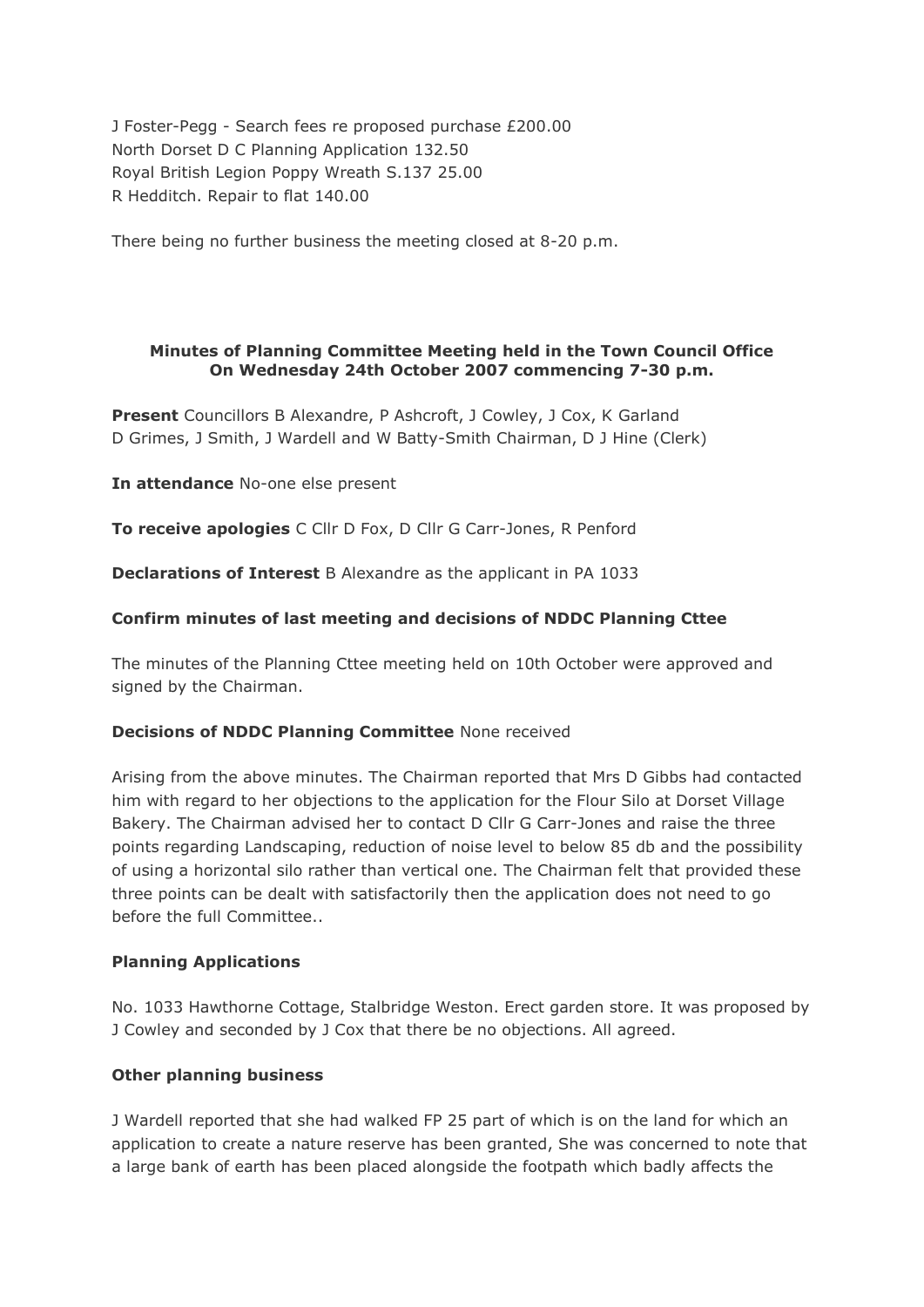view. Having checked the plans, the position of this bank has been changed. She spoke to the landowner, Mr Squires who advised that the bank is permanent and that he had been told to put it in this position. It was agreed to write to the Enforcement Officer and ask him to visit the site as this bank badly affects the amenity value of the footpath and to advise why the position of the bank had been changed. Clerk to write

There being no further business the meeting closed at 7-40 p.m.

#### **Minutes of Planning Committee Meeting held in the Town Council Office On Wednesday 26th September 2007 commencing 7-30 p.m.**

**Present** Councillors B Alexandre, P Ashcroft, J Cowley, J Cox, D Grimes, J Wardell, and W Batty-Smith Chairman, D J Hine (Clerk)

**In attendance** C Cllr D Fox, D Cllr G Carr-Jones, 11 electors

**To receive apologies** K Garland, R Penfold and J Smith

#### **Declarations of Interest** None

# **Confirm minutes of last meeting and decisions of NDDC Planning Cttee**

The minutes of the Planning Cttee meeting held on 12th September were approved and signed by the Chairman.

#### **Decisions of NDDC Planning Committee**

No. 0742 Stalbridge Arms Carry out various works. Withdrawn

**OPEN FORUM** Planning matters only.

Mr Holloway, the owner of Fair View, the property next to Springfield explained the reasons for the request to establish parking spaces in the garden of Springfield.

Objections to the design of the proposed development in Gold Street were received from several residents. The main objection is to the height of the new properties, especially of No.5 which is 4 storeys, as they will therefore overshadow existing properties Also the design of No.6 (very modern) is not in keeping with the Conservation Area status. Mrs Burfitt expressed concerns about the windows in the Barn Conversion overlooking the garden of her property in the High Street.

# **Planning Applications**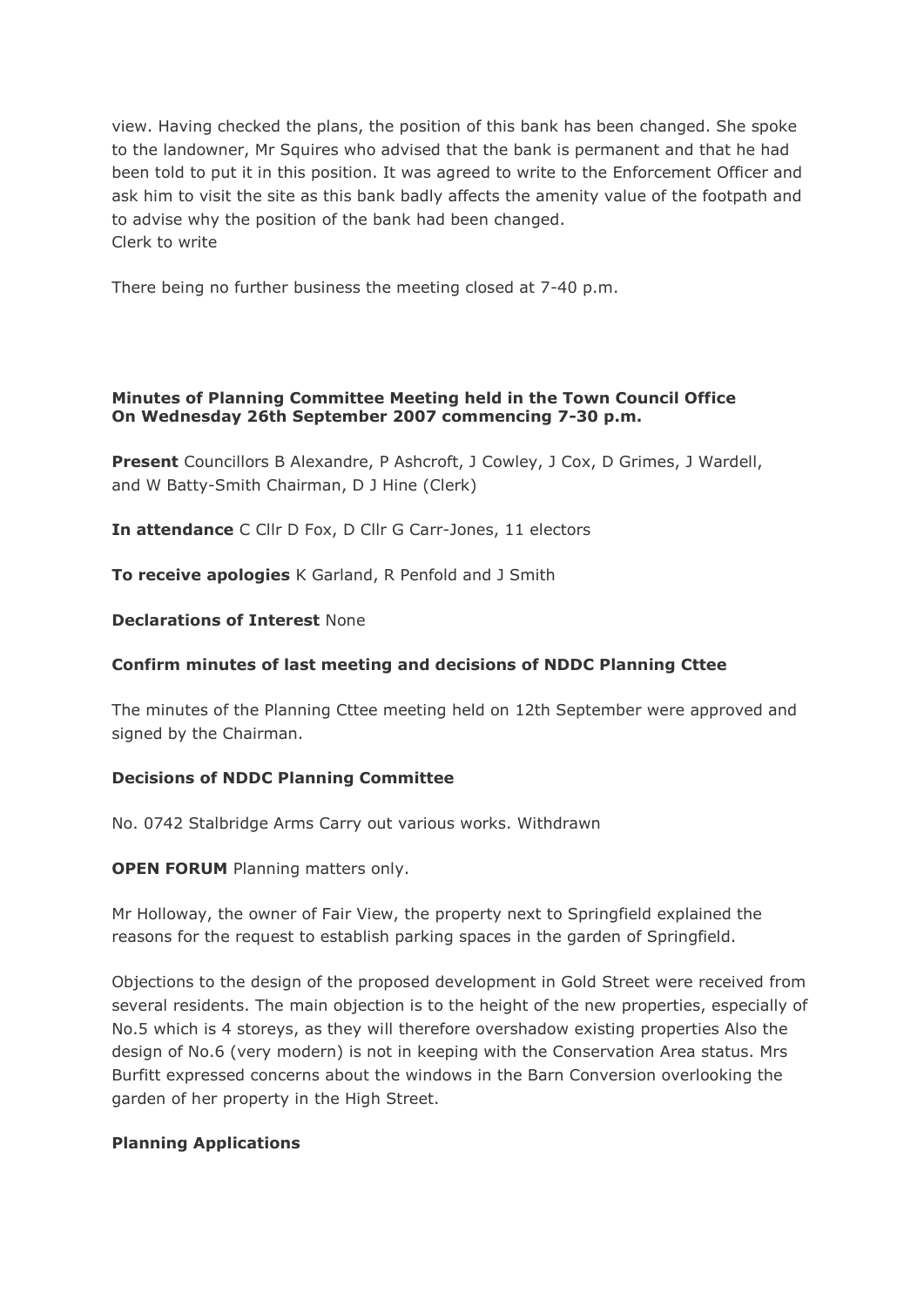No. 0992 Springfield, Ring St. Remove garden wall to provide parking

It was proposed by J Cowley and seconded by P Ashcroft that objections be raised on the following grounds

The Town Council do not wish to see this important natural stone wall, situated in the Conservation Area, demolished.

The egress from the driveway onto the A357 is already hazardous and additional traffic would only exacerbate the situation. Carried 5 in favour 2 abstentions

No. 0171 Stalbridge Motors. Revised plans for development

It was proposed by J Cowley and seconded by J Cox that the following objections be made

a. Overdevelopment of the site. Would prefer to see 4 new dwellings only plus the barn conversion

b. The height of Dwelling No.5, 4 storeys, is excessive in this important Conservation Area

c The design of Dwelling No. 6 is totally inappropriate in this Conservation Area. d We would wish to see the original clay tiles retained on the barn conversion rather than the slates specified.

We feel that a site visit by the Committee is essential and if the Officer recommendation is that the application be approved, then we request that this application is considered by the full Committee. Carried 5 in favour 2 abstentions

No. 0989 Ryalls Farm. Erect agricultural dwelling, outline only

It was proposed by J Cowley and seconded by P Ashcroft that there be no objections as the application would appear to comply with all planning requirements. If the Officer recommendation is for refusal then we request the matter goes before the full Planning Committee. All agreed.

There being no further business the meeting closed at 8-00 p.m.

# **Minutes of Planning Committee Meeting held in the Town Council Office On Wednesday 12th September 2007 commencing 7-30 p.m.**

**Present** Councillors B Alexandre, J Cowley, K Garland and D Grimes, D J Hine (Clerk)

**In attendance** No members of the public

In the absence of the Chairman and Vic-Chairman of the Committee it was proposed by B Alexandre and seconded by K Garland that J Cowley be elected Chairman for the meeting. All agreed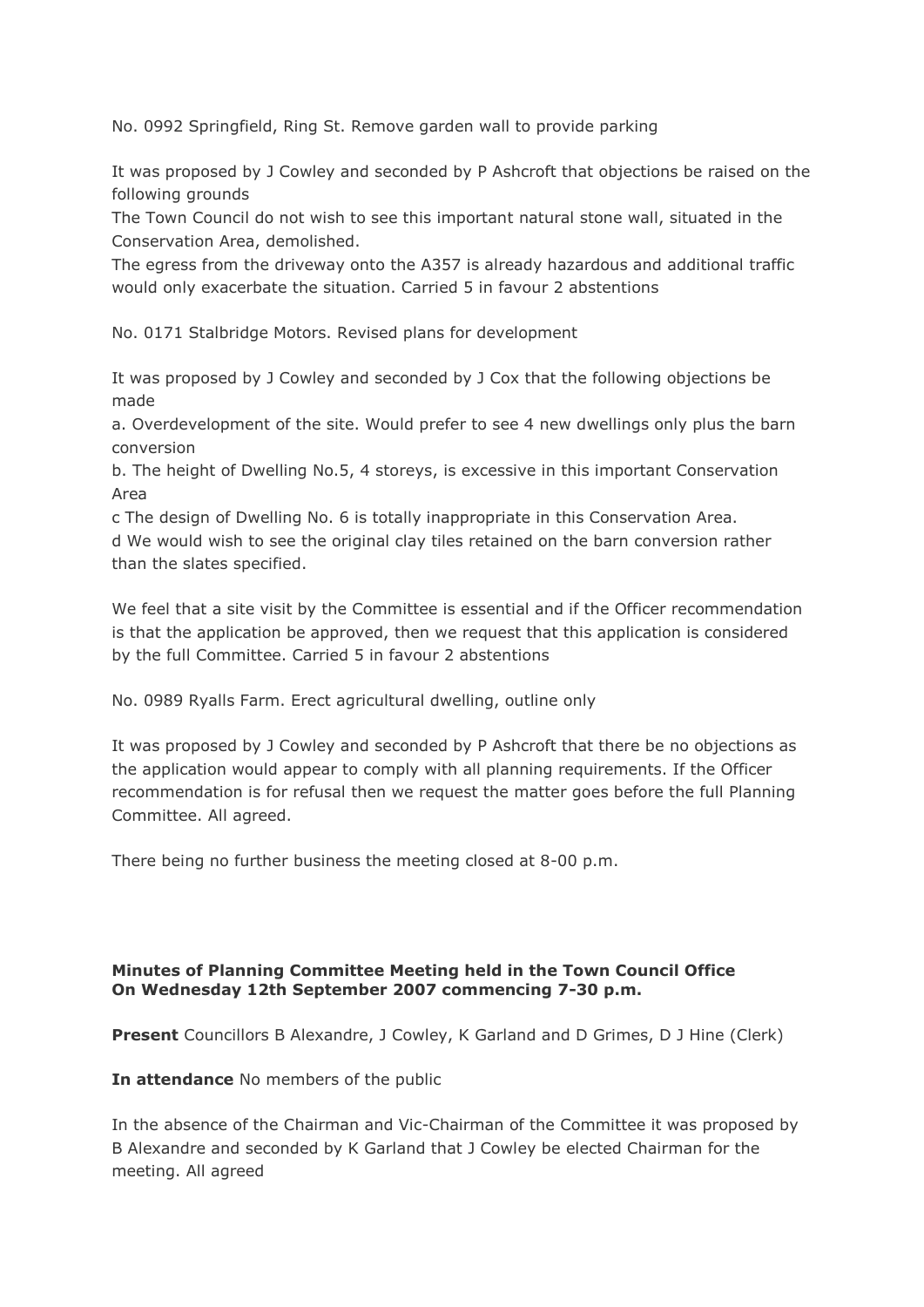**To receive apologies** C Cllr D Fox, D Cllr G Carr-Jones and Cllrs P Ashcroft, W Batty-Smith, J Cox, R Penfold, J Smith, J Wardell

#### **Declarations of Interest** None

#### **Confirm minutes of last meeting and decisions of NDDC Planning Cttee**

The minutes of the Planning Cttee meeting held on 29th August were approved and signed by the Chairman.

#### **Decisions of NDDC Planning Committee**

No. 0704 Barowfield, Barrow Hill. Erect Porch. Granted No. 0729 Hollycroft, Grove Lane. Erect extension. Granted No. 0751 30 Jarvis Way, Single storey extension. Granted No. 0732 Downend, Thornhill Rd. Erect dwelling. Refused No. 0223 Dike & Son. 25 Dwellings Approved plans received 07.08.07 No. 0796 6 Grosvenor Road. Two storey extension. Granted

#### **Planning Applications**

No. 0966 25 High Street. Change of use Shop to Beauty Salon. It was proposed by D Grimes and seconded by B Alexandre that there be no objections. All agreed.

#### **Other matters**

J Cowley asked that an item be placed on the next T C Agenda with regard to making a grant towards the hire of the Stalbridge Hall for the use by the Health Walks Group for training purposes.

There being no further business the meeting closed at 8-00 p.m.

#### **Minutes of Planning Committee Meeting held in the Town Council Office On Wednesday 29th August 2007 commencing 7-30 p.m.**

**Present** Councillors B Alexandre, P Ashcroft, J Cowley, J Cox, K Garland, D Grimes, R Penfold, J Wardell, and W Batty-Smith Chairman , D J Hine (Clerk)

**In attendance** N Brown Footpath Officer

**To receive apologies** C Cllr D Fox and D Cllr G Carr-Jones,

#### **Declarations of Interest** None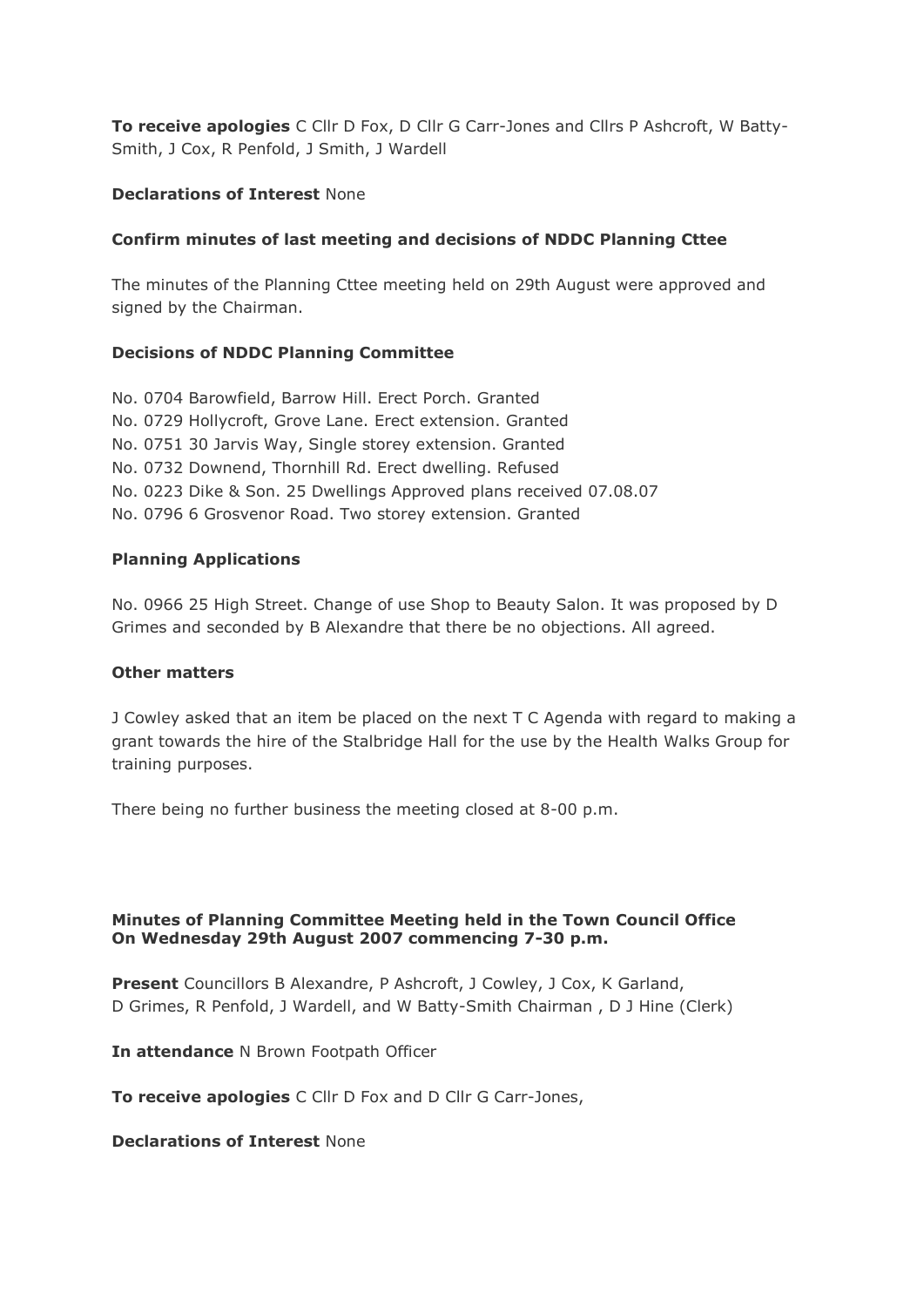# **Confirm minutes of last meeting and decisions of NDDC Planning Cttee**

The minutes of the Planning Cttee meeting held on 15th August were approved and signed by the Chairman.

#### **Decisions of NDDC Planning Committee**

No. 0618 Eastlea, Grove Lane. Erect extension Granted

#### **OPEN FORUM**

N Brown reported on progress on the Trailway. He pointed out that the JFPA Hedge which borders the Bridleway needs cutting. The Clerk advised that this work is in hand and should be done during September. He is meeting with Wessex Water to discuss work to their hedges. Apparently it has been agreed that the Bridleway which runs along Pinesway will be moved to the other side of the fence and run along the side of The Sidings and the remainder of the Industrial Land, all of which is at present up for sale. (the proposed new route is shown on the Sale Particulars) N Brown and J Wardell will investigate the position further especially how the proposed new route will connect with the existing route down the side of JFPA. It was established that maintenance of the Trailway will be carried out by Volunteers and the Rangers. They will be applying for payment of the promised £2,000 grant from the T C in the near future. It was also agreed that the path from Jarvis Way across the top end of JFPA could be signed as a "Permissive Bridleway". He also reported that the promised barrier at the end of FP 49 where it joins the A357 has not been provided. Letter to go to Mr Ackerley.

# **Planning Applications**

Before dealing with the present P Application, The Chairman advised that the application to alter the condition placed on the Granting of permission for the development off Station Road Car Park, in respect of the Traffic Calming work, must be treated with caution as there is a possibility that if the matter went to appeal, the condition may be removed completely. However any Councillor who wished to speak at the NDDC Development Control meeting on Tuesday 4th September would be welcome.

No. 0845 Foxlea Farm, Drews Lane. Erect chimney stack on end of Garage. It was proposed by J Cox and seconded by P Ashcroft that there be no objections. All agreed.

There being no further business the meeting closed at 8-00 p.m.

**Minutes of Planning Committee Meeting held in the Town Council Office On Wednesday 15th August 2007 commencing 7-30 p.m.**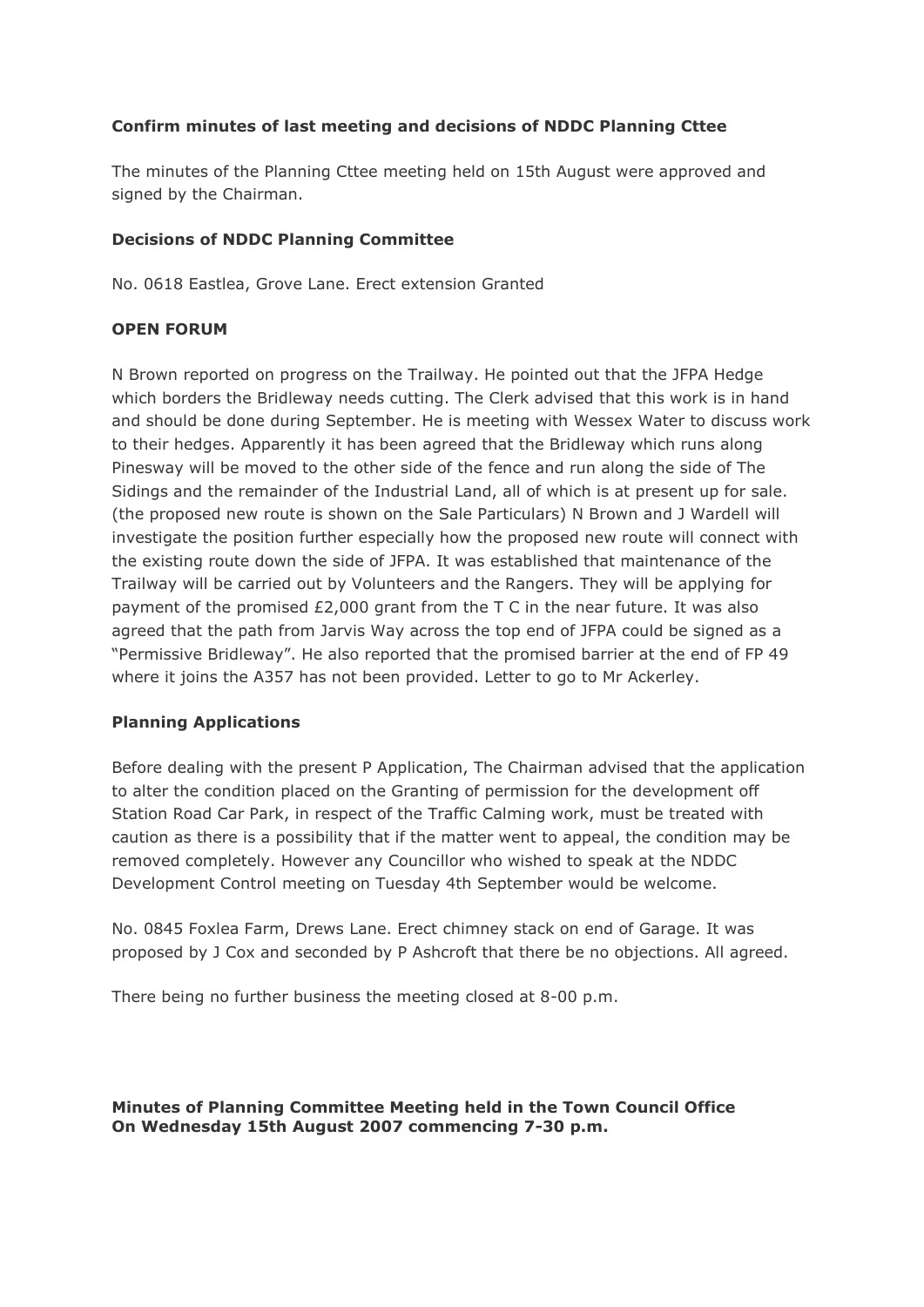**Present** Councillors P Ashcroft, J Cowley, J Cox, K Garland, D Grimes, J Wardell and W Batty-Smith Chairman, D J Hine (Clerk)

**In attendance** 1 elector

**To receive apologies** C Cllr D Fox, D Cllr G Carr-Jones, B Alexandre and R Penfold

#### **Declarations of Interest** None

#### **Confirm minutes of last meeting and decisions of NDDC Planning Cttee**

The minutes of the Planning Cttee meeting held on 18th July and 1s August were approved and signed by the Chairman.

#### **Decisions of NDDC Planning Committee**

No. 0636 Land formerly part of Gray's Farm. Form nature reserve. Granted

#### **OPEN FORUM** Planning matters only.

Report received from FP Officer N Brown asking if Councillors had any concerns regarding the Trailway project which should be completed this month. Councillors will have a look on their next site visit morning.

#### **Planning Applications**

No. 0796 6 Grosvenor Road Erect 2 storey extension. This would appear to be slightly smaller than the extension which already has planning permission. It was proposed by J Cox and seconded by J Wardell that there be no objections. All agreed.

No. 0818 Sunnyside, Thornhill Rd. Rear extension It was proposed by J Cox and seconded by J Wardell that there be no objections. All agreed.

No. 0845 Foxlea Farm. Erect chimney breast, replace garage doors with windows etc. Notification received that the description of the application is now to read. Erect chimney breast only. It was felt that clarification of the application was needed as it would appear the garage is to be used as living accommodation. (Clerk's note: The Development Control Office confirmed that planning permission is not required for change of use from garage to living accommodation if the garage is an integral part of the property. The application for the chimney will be on the next Agenda)

With regard to PA 0640 Development off Station Road Car Park and the request to change the planning condition requiring the road safety works to be completed before the building is commenced. Copy of a letter from DCC Mr S Savage to Mr & Mrs Cridge, stating that he saw no reason to object to the change which would allow the building work to commence before the road works are completed. As the Town Council had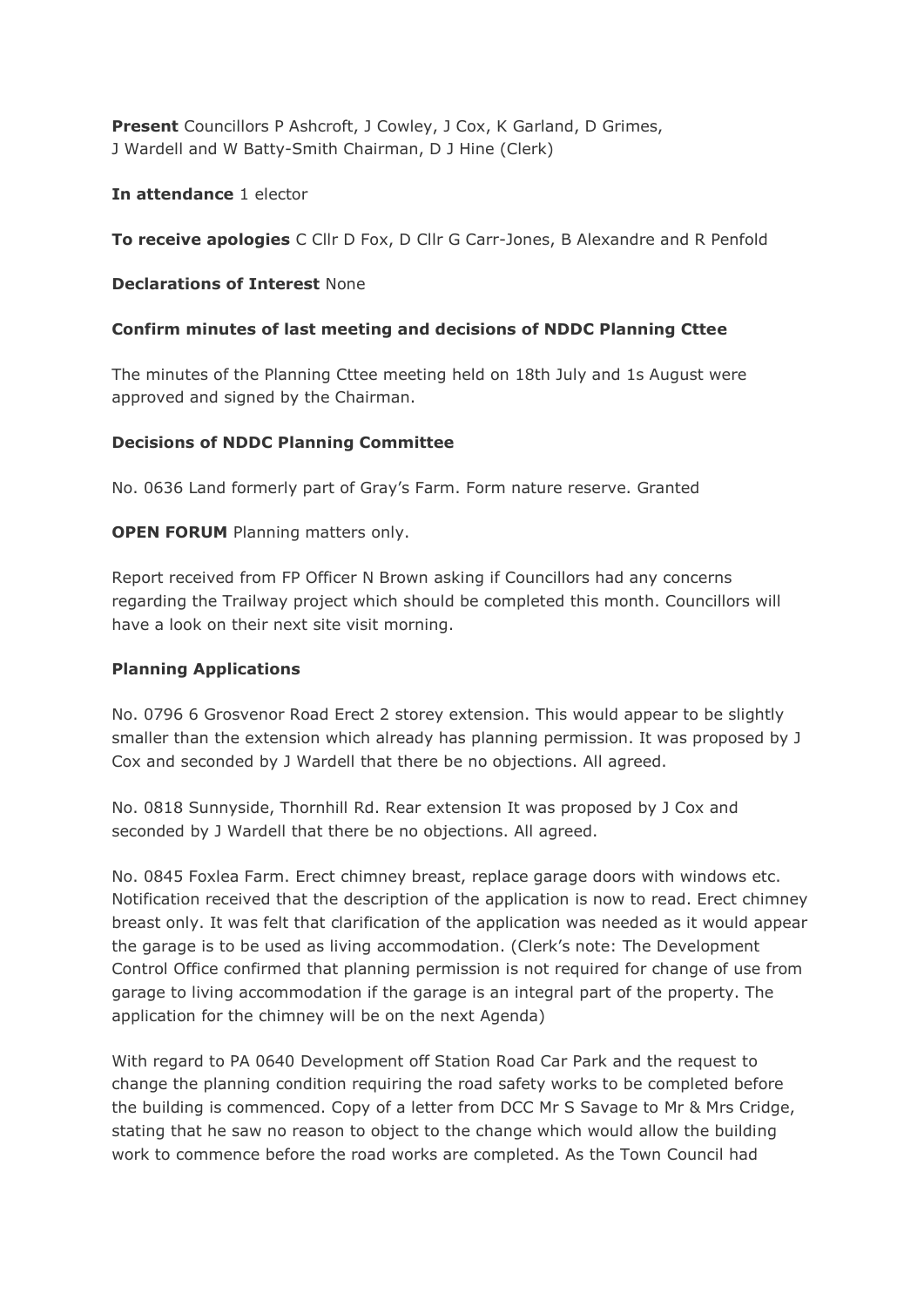strongly objected to this change it was agreed to write a letter to DCC detailing these objections

# **Sign Cheque**

It was proposed by D Grimes and seconded by J Cox that the following cheque be signed. All agreed.

Mowing Pond Close Area £210.00

#### **Library up-date**

T Lee as Chairman of the Library Support Group advised the latest position with regard to the future of the Library. DCC have now decided not to close any of the Libraries but to have Community Supported Libraries with shorter hours provided by the DCC. Stalbridge has been offered 12 hours but further hours can be purchased by the community. The building will be offered to Stalbridge but there are no details of terms and conditions at present. Spending on books by DCC will be reduced which will have the effect of downgrading the Library eventually. He therefore felt that now is the time to establish how many people in Stalbridge would be interested in forming a support group. It was proposed by W Batty-Smith and seconded by J Cox that a letter and returnable form be printed and put in the Library asking for details of supporters and that the Town Council pay for the printing 500 copies of this. All agreed

#### **Other business**

J Cowley asked that the request for a signpost indicating the way to Stourton Caundle be progressed.

J Wardell reported that the broken stile near Harpitts Wood could not be repaired at present as a result of Foot and Mouth restrictions.

It was agreed to write a letter of condolence to Mrs D Dike on the loss of Mr William Dike.

There being no further business the meeting closed at 8-45 p.m.

#### **Minutes of Planning Committee Meeting held in the Town Council Office On Wednesday 18th July 2007 commencing 7-30 p.m.**

**Present** Councillors P Ashcroft, B Booth, J Cowley, J Cox, D Grimes, R Penfold J Wardell and W Batty-Smith Chairman, D J Hine (Clerk)

**In attendance** No members of the public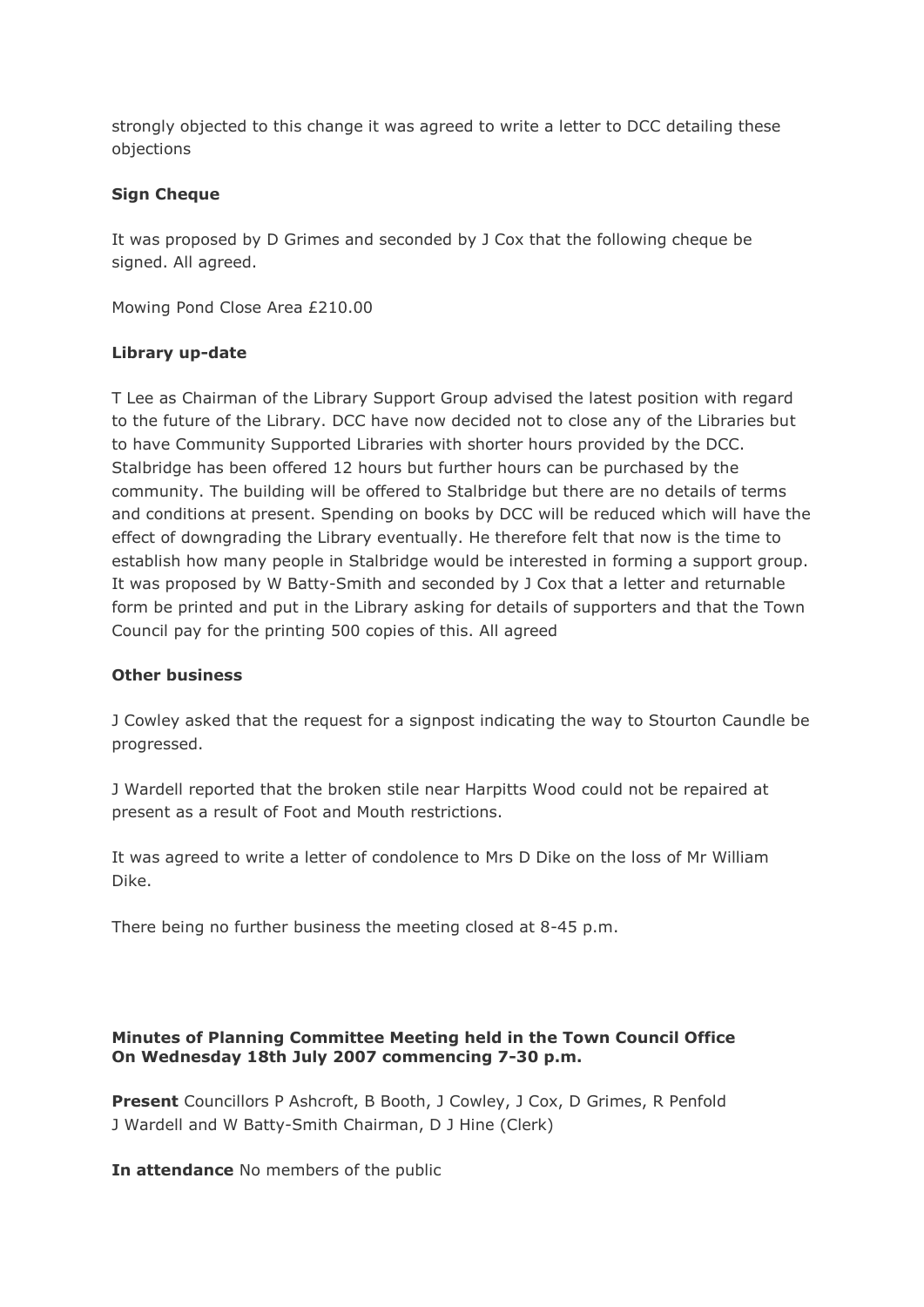# **To receive apologies** C Cllr D Fox, D Cllr G Carr-Jones, K Garland & J Smith

#### **Declarations of Interest** None

# **Confirm minutes of last meeting and decisions of NDDC Planning Cttee**

The minutes of the Planning Cttee meeting held on 4th July were approved and signed by the Chairman.

#### **Decisions of NDDC Planning Committee**

No. 0533 Ryalls Farm, erect agricultural dwelling. Refused No. 0502 18 Vale Road. Erect replacement Garage. Granted

With regard to the refusal of PA 0533, the Chairman advised that he had spoken to Mr N Fagan of Development and expressed his surprise that the T C's request that if this matter should be considered for refusal by the Officers, then the matter should go before the full Dev. Control Cttee. The only reason given was that one of the boxes on the form had not been completed. The Chairman proposed that a strong letter of complaint together with a request for the withdrawal of the Refusal Notice be sent to Mrs L Goodall, the Chief Exec. All agreed.

Clerk to write

**OPEN FORUM** Planning matters only. No matters discussed

# **Planning Applications**

No. 0704 Barrowfield, Barrow Hill. Erect Porch. No objections, proposed J Cox, seconded B Booth. All agreed

No. 0729 Hollycroft, Grove Lane Close. Single storey extension. No objections, proposed P Ashcroft, seconded J Cox. All agreed.

No. 0735 Priors Down. Change of use of building to workshop. It was proposed by J Cowley and seconded by J Cox that there be strong objections on the grounds of,. Development for business use in open countryside when other sites already in used are very close, possible pollution of groundwater, concerns over the dangerous access on to a very busy road. All agreed.

#### **Sign Cheques**

It was proposed by D Grimes and seconded by B Booth that the following cheques be signed.

Southern Electric £75.00 BMV Pubs 32.14 J Singleton 450.00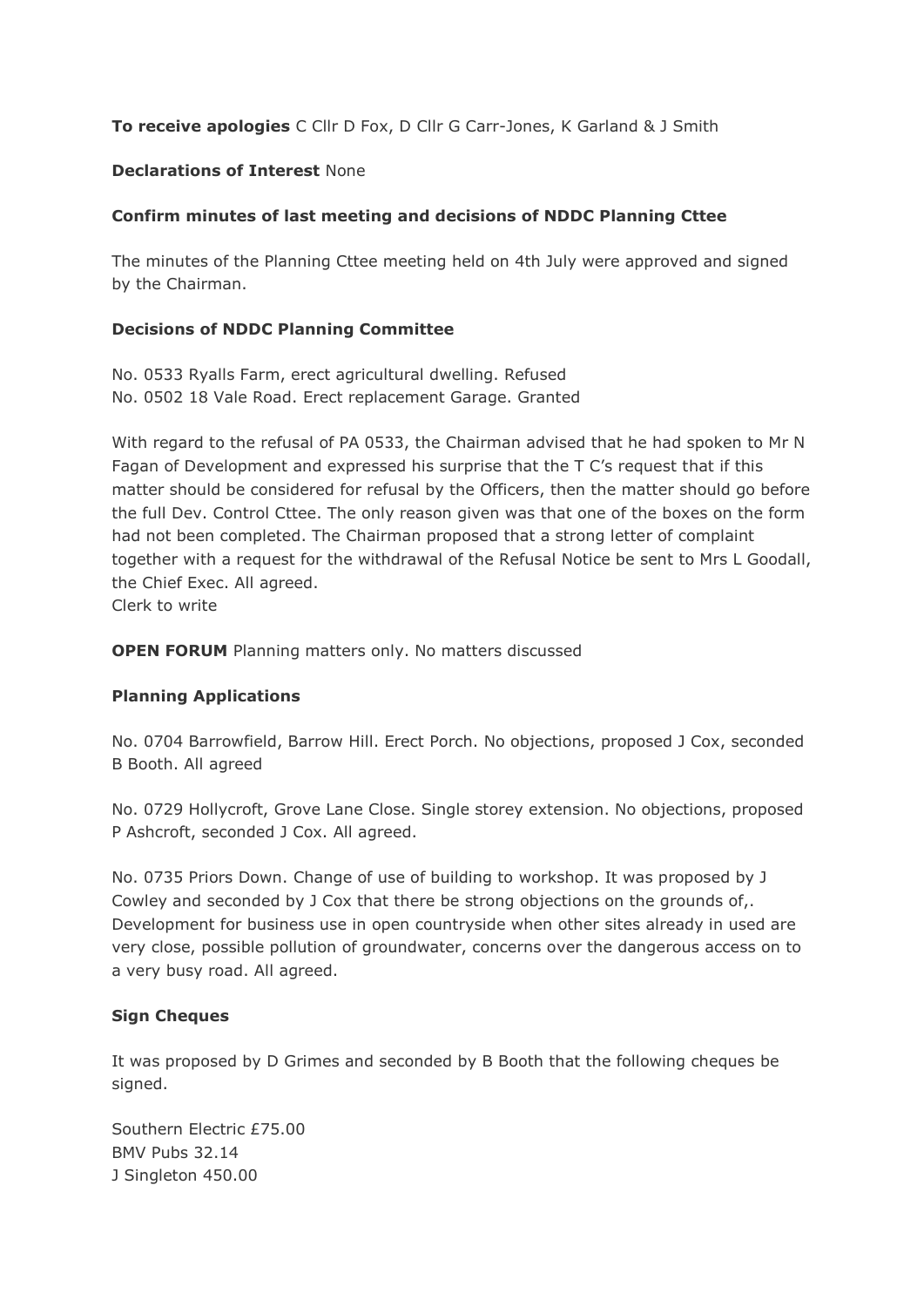B Telecom 158.62 Partnership Security 70.50 P J Watts Audit 50.00 S & A Builders 206.78 R Sharp The Pound £128.00 Hedge 265.00 NDDC 386.40 779.40

# **Other business**

The road surface at the entrance from Copse House Lane to Keeper's Cottage is again sinking.

Clerk to report

The Clerk advised that Training Sessions are available on the new Code of Conduct but on-one wished to take up the offer.

There being no further business the meeting closed at 9-15 p.m.

# **Minutes of Planning Committee Meeting held in the Town Council Office On Wednesday 4th July 2007 commencing 7-30 p.m.**

**Present** Councillors P Ashcroft, B Booth,J Cowley, K Garland, D Grimes, R Penfold, S Waite, J Wardell and W Batty-Smith Chairman, D J Hine (Clerk)

**In attendance** C Cllr D Fox, D Cllr G Carr-Jones and 6 electors

**To receive apologies** J Cox and J Smith

**Declarations of Interest** None

# **Confirm minutes of last meeting and decisions of NDDC Planning Cttee**

The minutes of the Planning Cttee meeting held on 6th and 20th June were approved and signed by the Chairman.

#### **Decisions of NDDC Planning Committee** None received

**OPEN FORUM** Planning matters only.

Several objections to the application to enable the development work to start on the site off Station Road Car Park before the related road works are completed (No.0640) were received and noted by councillors

# **Planning Applications**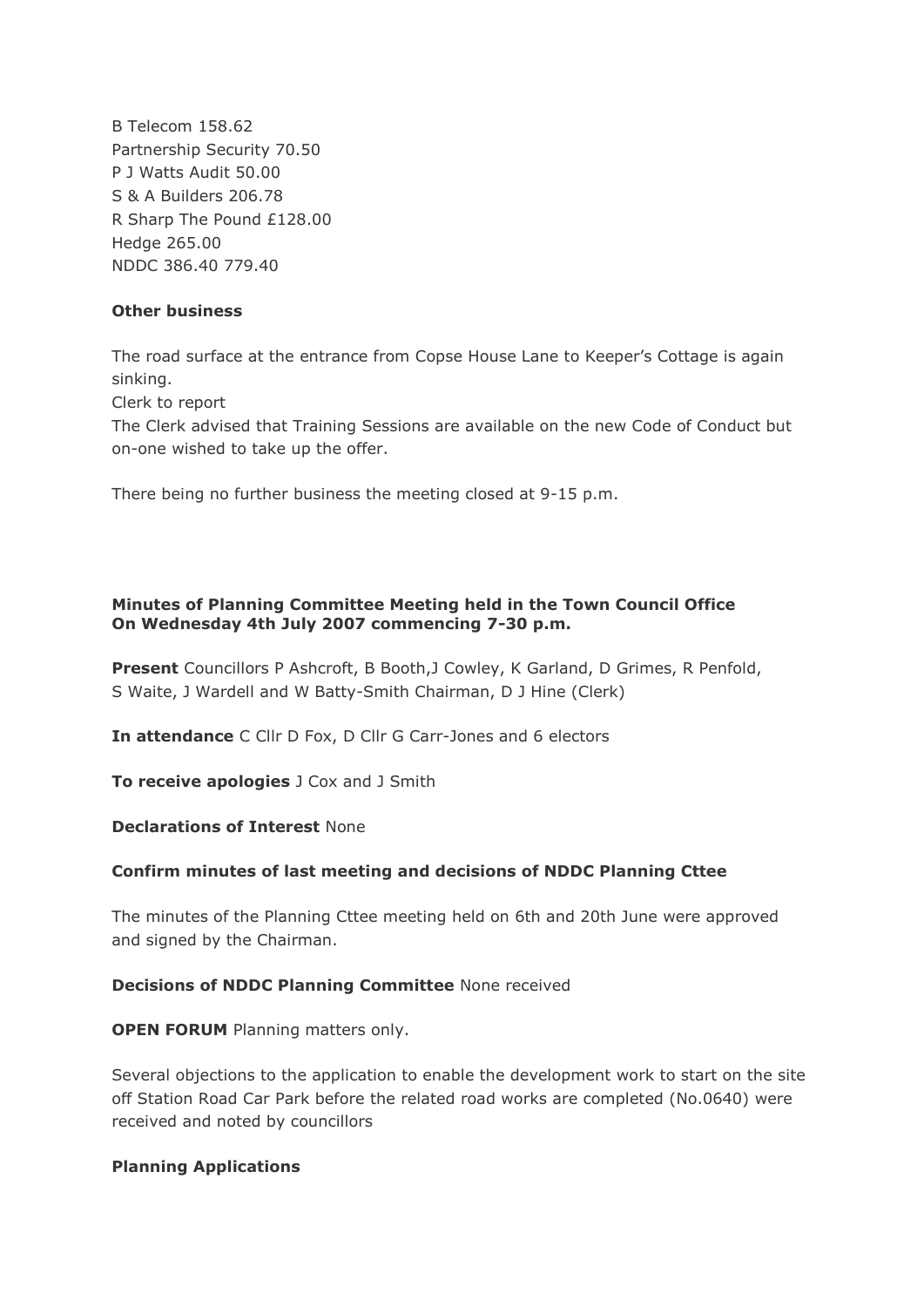No. 0618 Eastlea, Grove Lane. Single storey extension. It was proposed by J Cowley and seconded by P Ashcroft that there be no objection. All agreed.

No. 0636 Land off Station Road adjacent Priors Oak. Change of use from agriculture to Nature Reserve. No objections, in fact has the wholehearted support of Councillors. Proposed P Ashcroft seconded J Cowley. All agreed

No. 0640 Land adjacent Station Road Car Park. Vary planning condition to allow development to comments during implementation of road works. It was proposed by J Cowley and seconded by D Grimes that the following objections be raised. All agreed.

As stated in our comments on the final application for this development we feel very strongly that the road works must be completed first in order that the safety of pedestrians and road users, especially those using the Library, Toilets and Car Park, is not compromised in any way.

We would also point out that many parents taking their children to and from the School use that part of Station Road near to the Car Park access, in order that the children may use the footpath to school rather than the High Street. Therefore the measures deemed necessary to make the access to the Car Park safer must be in place before heavy construction vehicles start using it.

We understand that you have received three letters of objection from residents.

Before dealing with the South Somerset applications the Chairman advised that a committee has been formed with NDDC, Sth. Som. D C and various other interested parties to deal with applications for Henstridge especially those for the Airfield

No. 02855 Henstridge Airfield. Erect engineering workshop. It was proposed by J Cowley and seconded by J Wardell that there be two main objections to this application. Both of which were voted on

a. This unit was not included in the original approved plans and would therefore be in conflict with the South Somerset Local Plan. 4 in favour, 1 against, 2 abstentions. Motion carried

b. If approved it would generate additional traffic movements the effects of which, as we have stated on many occasions, we are very concerned about. 5 in favour, 1 against, 1 abstention. Motion carried

No. 02870 Vary conditions to allow Gyrocopters permanent use of the Airfield. No objections proposed by S Waite, seconded by B Booth. Carried vote of 7 to 1

No. 02871 Vary conditions to allow use of airfield by Aerobatic Aircraft. J Cowley proposed and P Ashcroft seconded that there be objections to this on the grounds of increased noise level. 4 in favour, 3 against, 1 abstention. Motion carried. (Clerk's note,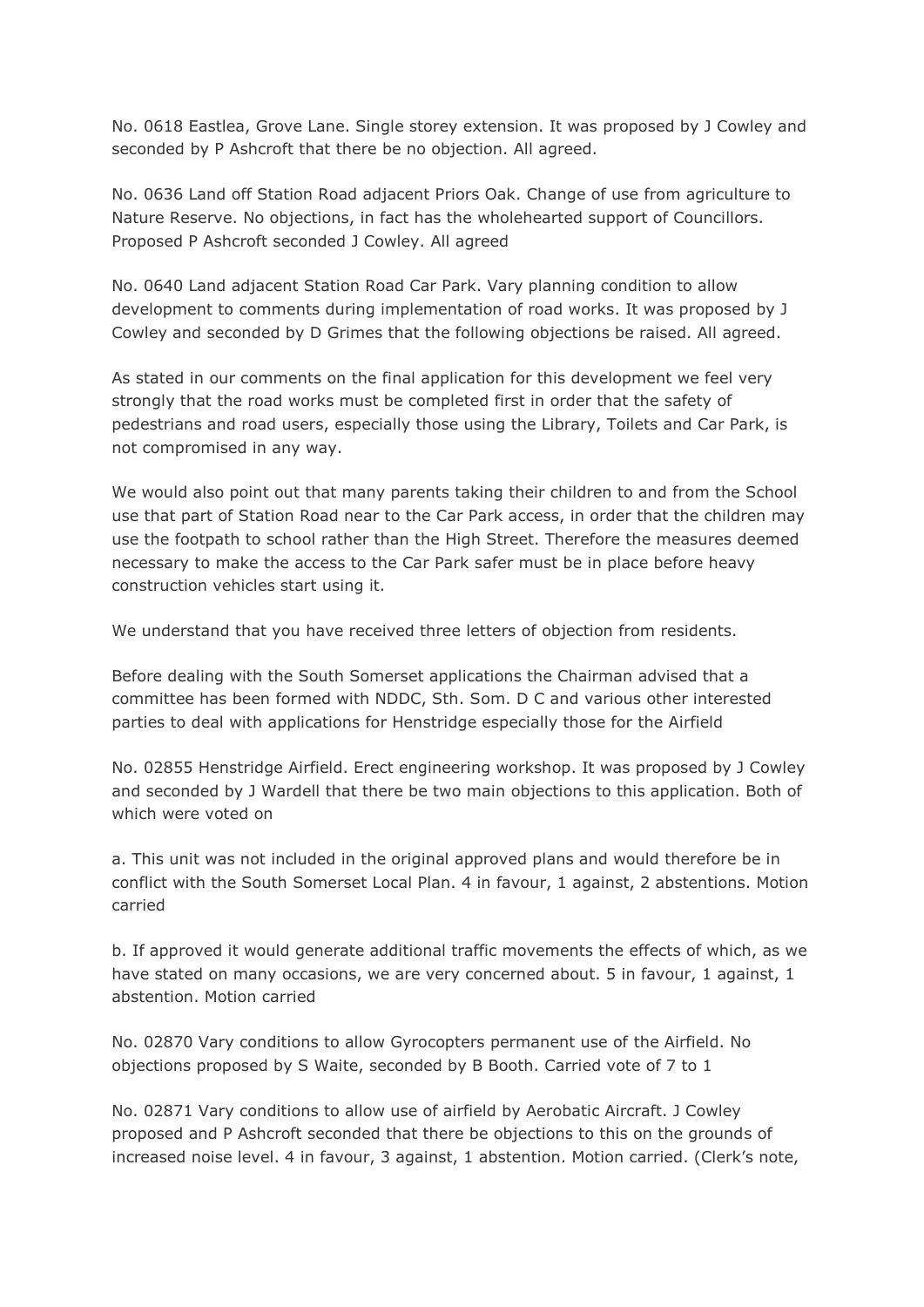this application was withdrawn) Copy of the comments on the South Somerset applications to be sent to Mr R Belsham.

# **Consider proposed Tree Works in Stalbridge Park**

It was agreed that there was no objection to this work being carried out as the trees are in a poor condition. However it was suggested that those felled be replaced as far as possible and that some felled wood be left in situ to encourage wildlife..

There being no further business the meeting closed at 8-15 p.m.

# **Minutes of Planning Committee Meeting held in the Town Council Office On Wednesday 20th June 2007 commencing 7-30 p.m.**

**Present** Councillors P Ashcroft, J Cowley, J Cox, D Grimes, R Penfold, S Waite and W Batty-Smith Chairman, D J Hine (Clerk)

**In attendance** 6 members of the public

**To receive apologies** C Cllr D Fox, D Cllr, G Carr-Jones, B Booth, J Smith and J Wardell

# **Declarations of Interest** None

# **Confirm minutes of last meeting and decisions of NDDC Planning Cttee**

The minutes of the Planning Cttee meeting held on 6th June were approved and signed by the Chairman.

# **Decisions of NDDC Planning Committee**

No. 0049 and 0053 The Old Rectory. Create link between main building and the Coach House Granted No, 0395 Kindle Court, The Paddocks. Summer house and shed. Granted

# **Co-opt new Councillor**

Only one person had shown an interest in joining the Town Council at the present time and it was therefore proposed D Grimes and seconded by J Cowley that Miss Katie Garland be co-opted on to the Town Council. All agreed. Miss Garland duly signed her Declaration of Acceptance of Office.

# **Comment on Traffic proposals for High Street**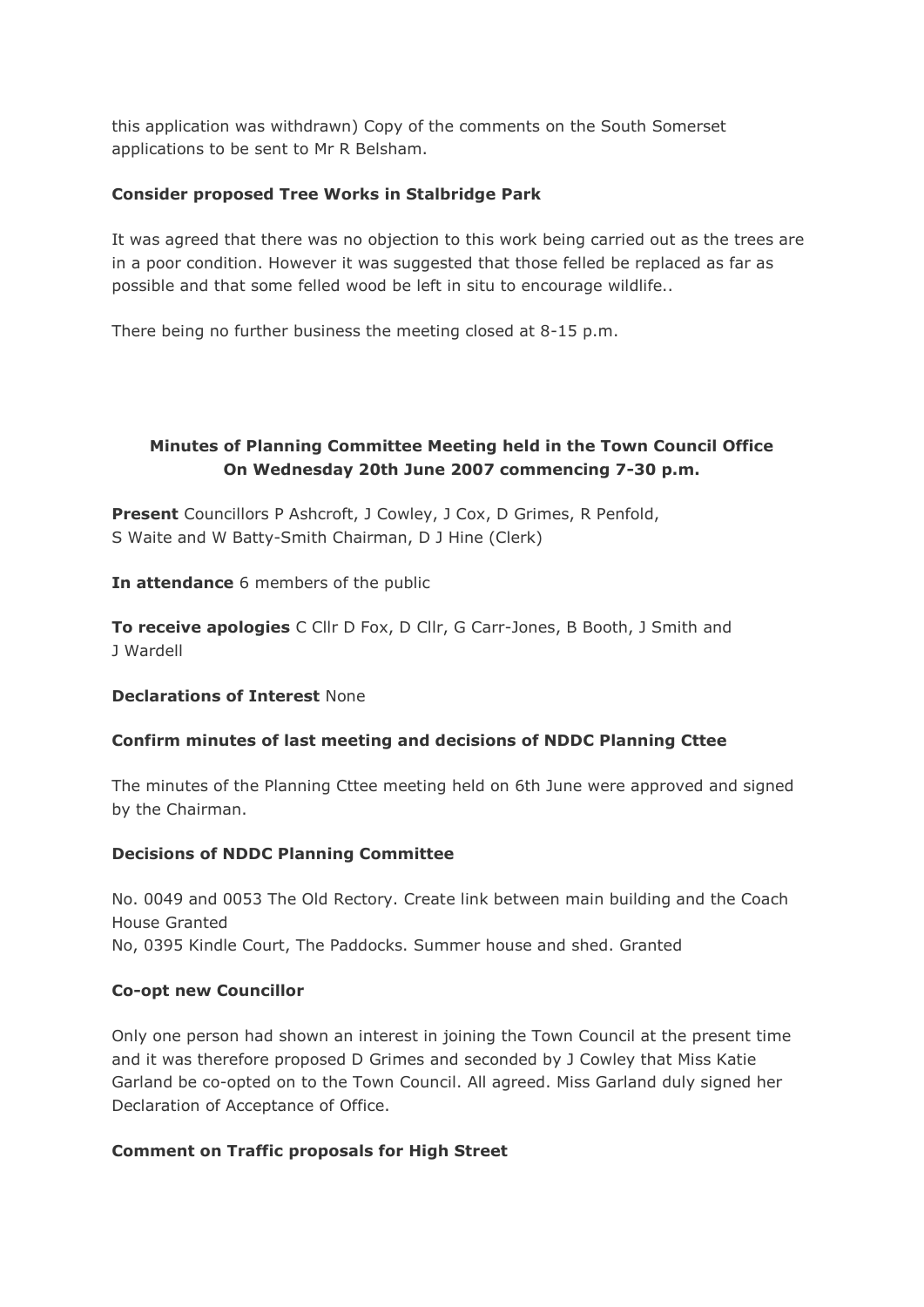As this item is of major interest it was decided to deal with this before the planning applications and to allow comments from the public.

The Chairman emphasised to those present that there is no possibility of getting a controlled Pedestrian Crossing in the High Street as the traffic conditions do not meet the specified criteria. There is a balance of some £10,000 from Developers' Contributions made in connection with Pond Walk and Mr S Howard of DCC has produced a scheme which would cost in the region of this amount, and the Town Council are now going to decide whether or not to accept the whole scheme or alternatively which parts of the scheme they wish to see put in place.

New Crossing Points. As these crossings have no legal standing, the traffic still having the right of way, it was felt that a false sense of security could be given to both pedestrians and mobility scooter users. J Cox requested that her following statement in respect of these to be minuted "These I feel are totally unsafe and will confuse the residents, who I am sure, are not aware that the traffic will have the right of way not the pedestrians. I cannot agree to something that I feel will endanger the safety of, not only our elderly, but also our many residents who drive invalid carts" It was proposed by J Cox and seconded by J Cowley that these be deleted. Motion carried on a vote of 4 in favour 3 against 1 abstention

Barrow Hill pedestrian improvements. Again the proposed footway area would have no legal standing and for the above reasons, it was proposed by J Cowley and seconded by J Cox that these should also be deleted. Carried on a vote of 4 in favour 2 against and 2 abstentions. However, it was agreed that we would request that we have some type of warning signs indicating the possibility of pedestrians crossing at both Church Hill and Thornhill Road approaches, such as the type indicating the elderly crossing the road.

New Parking. It was proposed by S Waite and seconded by D Grimes that the limited parking area should be accepted but with a time limit of 20 minutes rather than the 30 minutes proposed. Carried on a vote of 6 in favour and 1 against with 1 abstention. It was also agreed to ask whether the 20 minutes time limit would apply over the full 24 hours or would there be unrestricted parking in this area during the evening.

Double Yellow Lines. It was proposed by D Grimes and seconded by R Penfold that the proposal to change the majority of the single yellow lines into double yellow lines as shown on the plan be accepted. Carried on a vote of 5 in favour, 2 against with one abstention.

Improvements to the road give-way markings on Ring Street outside Dikes Councillors are quite happy with these proposals.

# **Planning Applications**

No. 0533 Ryalls Farm, erect Agricultural Dwelling. As we understand that there has been a favourable report from Exeter University on the need for his development, we request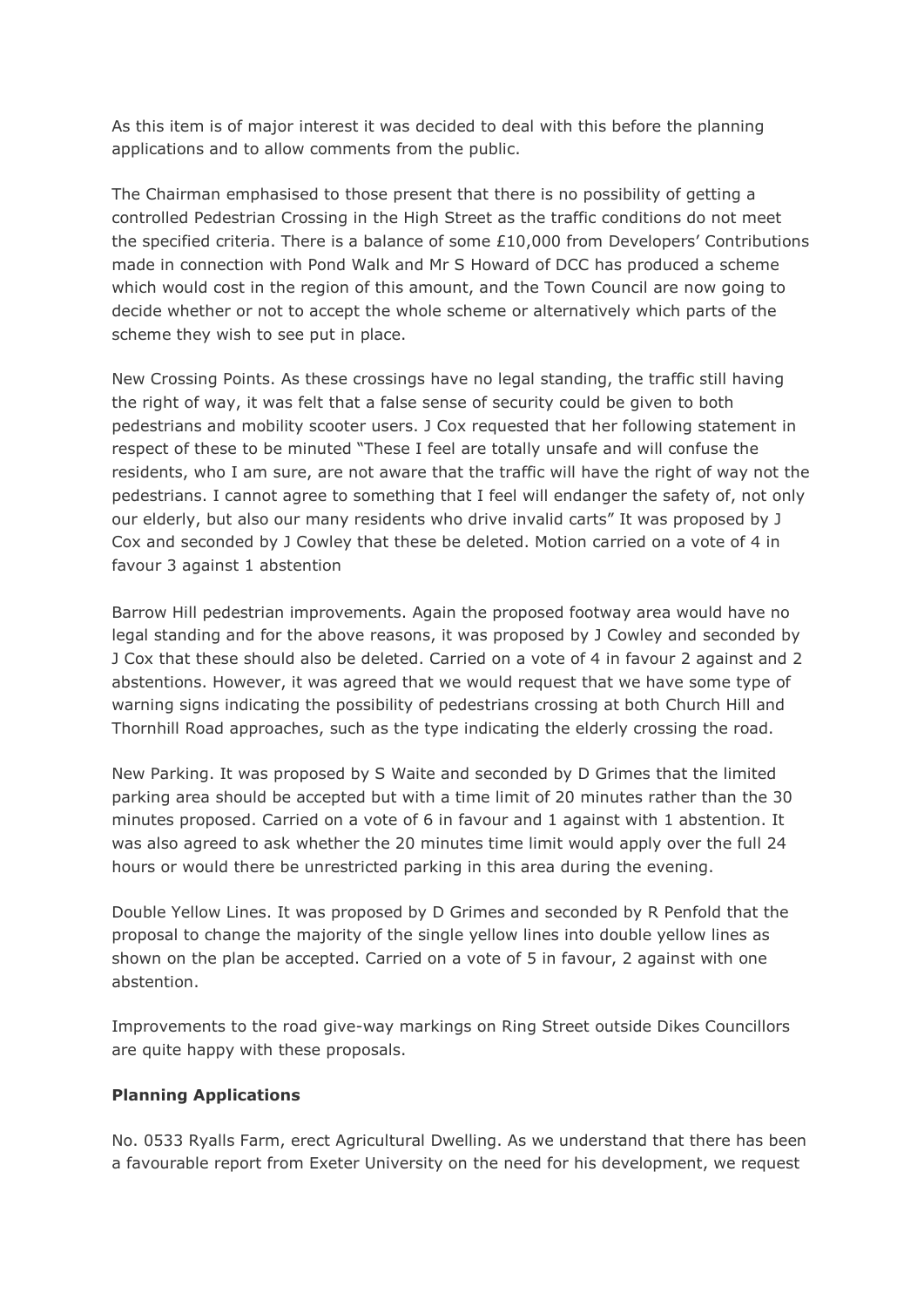that if this application is to be refused under delegated powers it is placed before the full planning committee. It was proposed by J Cox and seconded by J Cowley that there be no objection. All agreed.

No. 0578 29 High Street. Rear Extension It was proposed by P Ashcroft and seconded by J Cox that there be no objections. All agreed.

#### **Jarvis Field Play Area up-date**

The Clerk produced a report with prices and the following actions were discussed and voted on

New low fence alongside path from Jarvis Way to divide dogs allowed walkway from main play area (no dogs) Quoted price £395. Proposed by D Grimes, seconded by P Ashcroft. Agreed.

New piece of chain link fence alongside Kissing Gate to ensure entrance to area is through the gate (bush by gate will be cut.) £85. Agreed together with two additional gaps to be filled and alongside the main gate into the area, a small gate to be placed to the right to allow access direct to the dog walk area and the gap allowing access to this area from the play area to be closed off. Agreed.

Fence around the Childrens Play Area to be treated with preservative by the Scouts at a cost of £75 agreed.

Two new cradle swing seats and chains at a cost of £134.55 each and a new flat seat £50.75 to be obtained. Proposed P Ashcroft, seconded K Garland. Agreed.

Two Dog Walking Area signs have been ordered and a quote for trimming back the boundary hedge (with the Bridleway) to be obtained. A new Dog/Litter Bin has been requested from NDDC to be placed by the Kissing Gate

No decision was made about the safety surfacing but details of places to request grants from for this work to be obtained.

#### **Local Delivery**

The Clerk had produced an advertisement requesting tenders for the opening and cleaning of the Toilets and street sweeping for 20 hours over a 6 day week. It was proposed by D Grimes and seconded by R Penfold that this advertisement be placed in the Western Gazette and Blackmore Vale Magazine.

#### **Sign Cheque**

It was proposed by D Grimes and seconded by J Cox that the following cheque be signed. R Sharp NDDC Grass and The Pound £484.20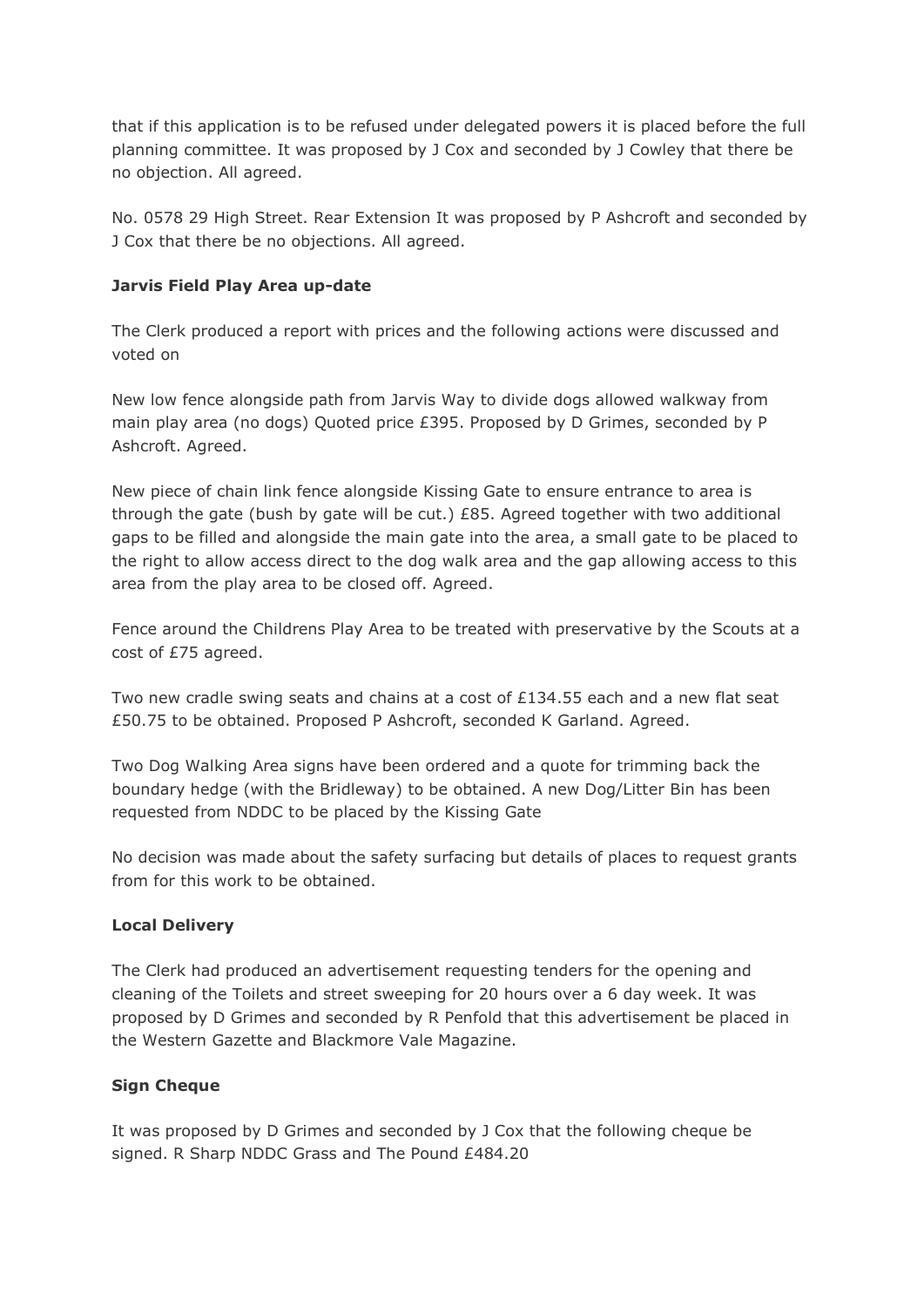# **Councillors questions**

J Cowley asked that a reminder be sent regarding the possibility of a sign indicating the way to Stourton Caundle be put at the junction of High Street and Barrow Hill. He asked if the Town Council would pay the cost of printing forms for residents to apply to become Friends of the Library, approximate cost £50. Proposed by J Cox and seconded by D Grimes that this be agreed. All in favour.

A query raised as to whether or not there would be Developer Contributions from the additional Pond Close development.

There being no further business the meeting closed at 9-45 p.m.

# **Minutes of Planning Committee Meeting held in the Town Council Office On Wednesday 6th June 2007 commencing 7-30 p.m.**

**Present** Councillors P Ashcroft, B Booth, J Cowley, J Cox, D Grimes, R Penfold J Smith, S Waite, J Wardell and W Batty-Smith Chairman, D J Hine (Clerk)

**In attendance** D Cllr G Carr-Jones C Cllr D Fox and 2 electors

**To receive apologies** None

**Declarations of Interest** None

# **Confirm minutes of last meeting and decisions of NDDC Planning Cttee**

The minutes of the Planning Cttee meeting held on 9th May were approved and signed by the Chairman. It was pointed out that Mr R Belsham should have been sent a copy of the letter regarding the proposed Concrete Batching Plant.

# **Decisions of NDDC Planning Committee**

No. 0314 Telephone Exchange. Install dish aerial. Approval not required No. 0301 22 Woodmill Close Erect rear conservatory. Granted No 0861 24 Vale Road, erect dwelling. The Appeal against the refusal of this application has been dismissed

**OPEN FORUM** Planning matters only. No comments

# **Planning Applications**

No. 0502 - 18 Vale Road Demolish existing garage and replace. It was proposed by J Cowley and seconded by J Cox that there be no objections. All agreed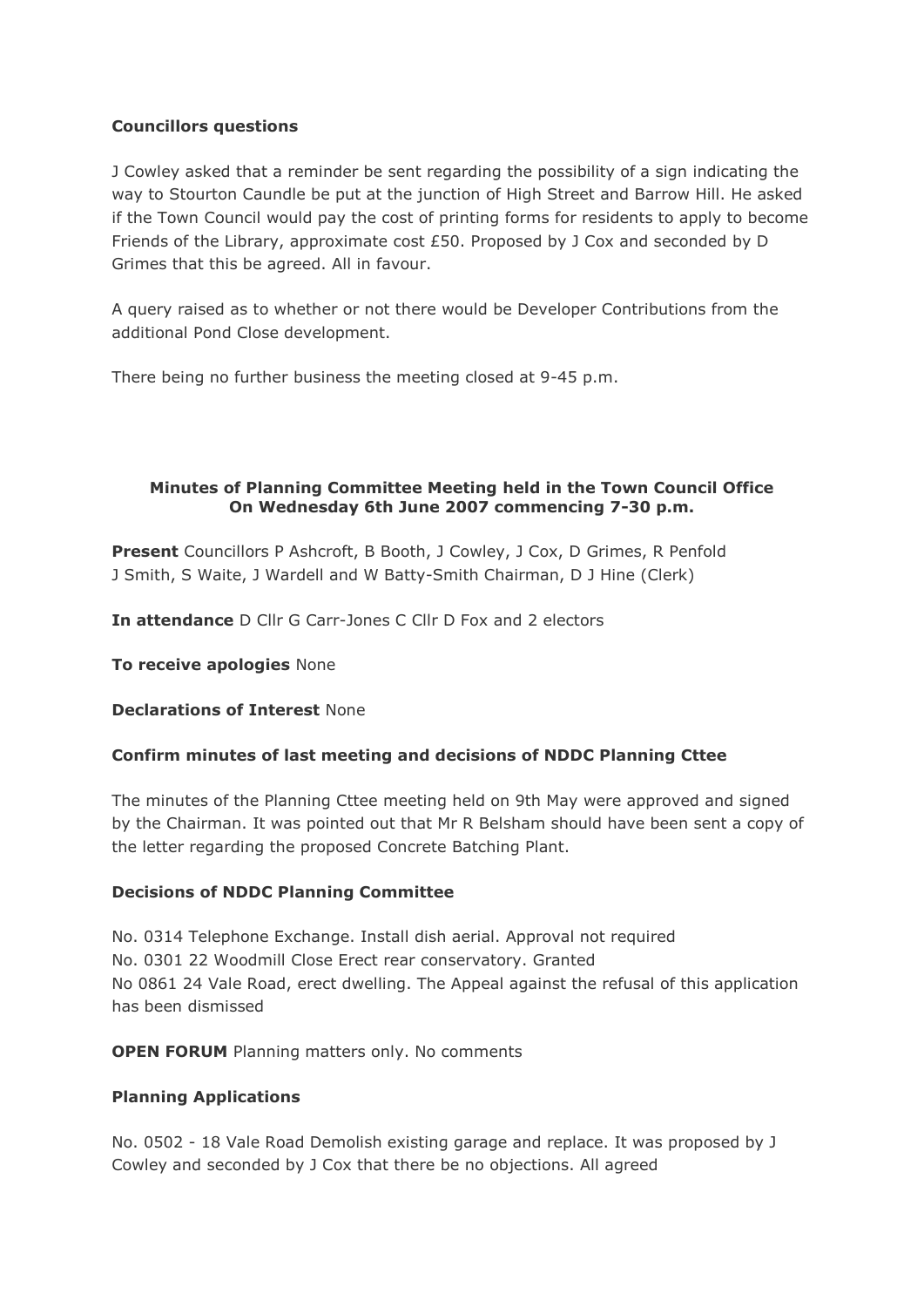No. 0530 - 33 Blackmore Road Single storey extension. It was proposed by J Wardell and seconded by J Cowley that there be no objections. All agreed

Land adjacent to and formerly part of Priors Down. Application for change of use to repair of vehicles and storage of various materials. It was proposed by J Cowley and seconded by J Cox that refusal be recommended on the following grounds.

The whole area was listed as a site of material conservation interest and this should be retained.

It is unsuitable for Commercial use and there are other suitable commercial sites within a 1 mile radius.

There is a grave risk of groundwater contamination from the proposed works, which would have a devastating affect on the important surrounding conservation and agricultural area.

All agreed

Sth Som. 01491 Form car park for Airfield Control Building. It was proposed by J Cox and seconded by B Booth that there be no objections. All agreed.

There being no further business the meeting closed at 8-00 p.m.

# **Minutes of Planning Committee Meeting held in the Town Council Office On Wednesday 9th May 2007 commencing 7-30 p.m.**

**Present** Councillors P Ashcroft, J Cowley, J Cox, R Penfold, J Wardell and W Batty-Smith, Chairman, D J Hine (Clerk)

**In attendance** 8 members of the public

**To receive apologies** D Cllr G Carr-Jones and C Cllr D Fox

**Declarations of Interest** None

# **Confirm minutes of last meeting and decisions of NDDC Planning Cttee**

The minutes of the Planning Cttee meeting held on 18th April and 2nd May were approved and signed by the Chairman.

# **Decisions of NDDC Planning Committee**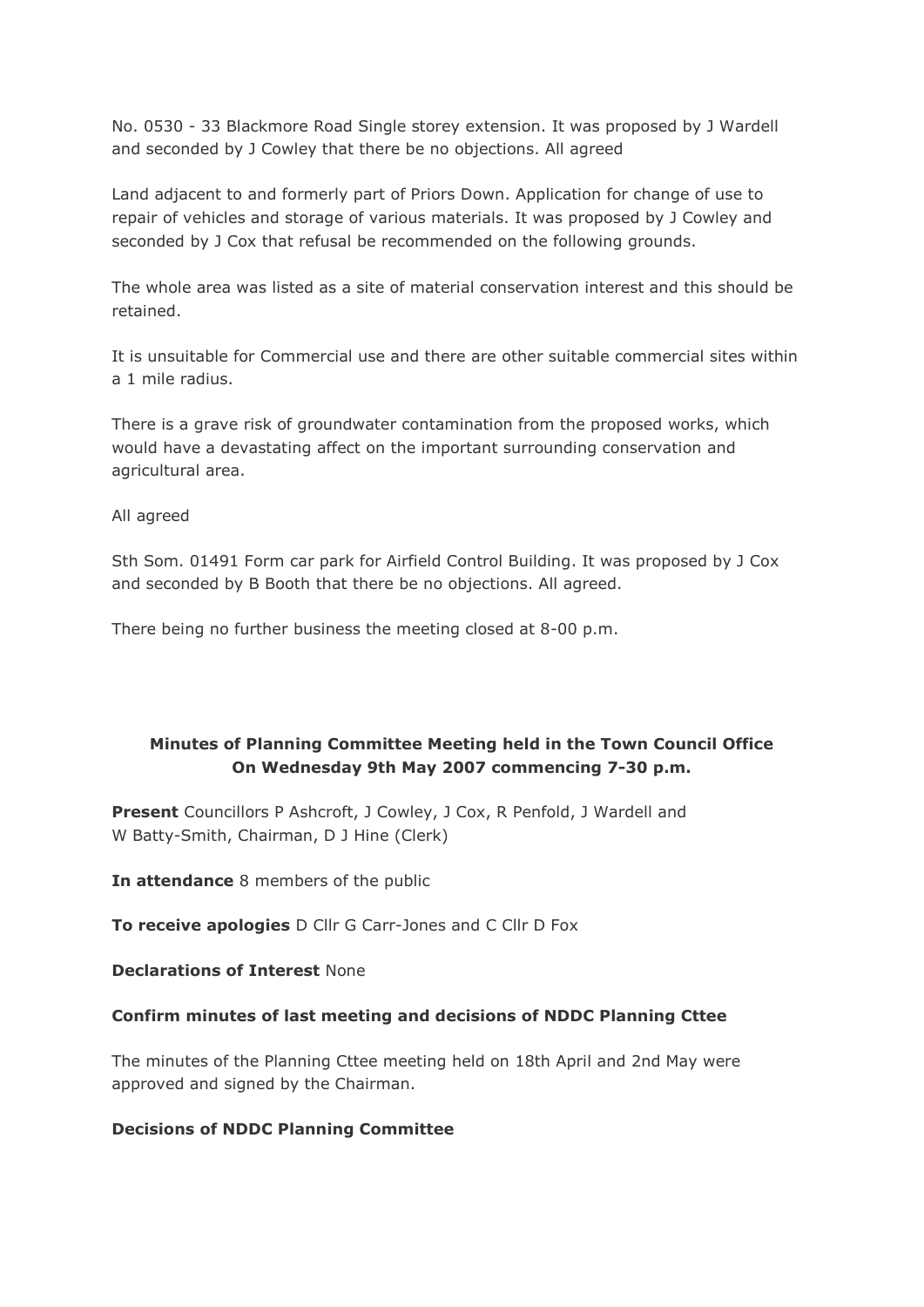No. 0095 Land adjoining Car Park. Erect 13 dwellings & Wardens Office. Approved No. 0239 6 Grosvenor Road. Erect extension. Granted No. 0262 Meadow View. Erect extension and alter access. Granted

**OPEN FORUM** Planning matters only. No comments

# **Planning Applications**

No. 0395 Kindle Court, The Paddocks. Various extensions It was proposed by J Cox and seconded by J Cowley that there be no objections. All agreed

Sth Som 01398 Concrete Batching Plant. Lower Marsh Farm. Copy of letter from Fifehead Magdalen Parish Meeting objecting to the plans received. Copy of letter from NDDC raising no objections to the plans but raising concerns regarding additional traffic on Dorset road. It was proposed by J Cowley and seconded by J Cox that strong objections on the grounds of large increase in HGV traffic be made. All agreed.

There being no further business the meeting closed at 7-50

# **Minutes of Planning Committee Meeting held in the Town Council Office On Wednesday 2nd May 2007 commencing 7-30 p.m.**

**Present** Councillors P Ashcroft, J Cox, R Penfold, J Wardell and J Cowley Chairman, D J Hine (Clerk)

**To receive apologies** J O'Hare

# **Declarations of Interest** None

# **Confirm minutes of last meeting and decisions of NDDC Planning Cttee**

No previous minutes to hand

# **Decisions of NDDC Planning Committee**

None received officially although Councillors had been informed that both the application for the development of Station Road Car Park and the proposed additional 10 Housing Association properties in Pond Close had been approved

# **Planning Applications**

No. 0314 Install 0.3m Dish Aerial, Telephone Exchange, Station Road. It was proposed by J Wardell and seconded by J Cox that there be no objections. All agreed.

# **Other matters**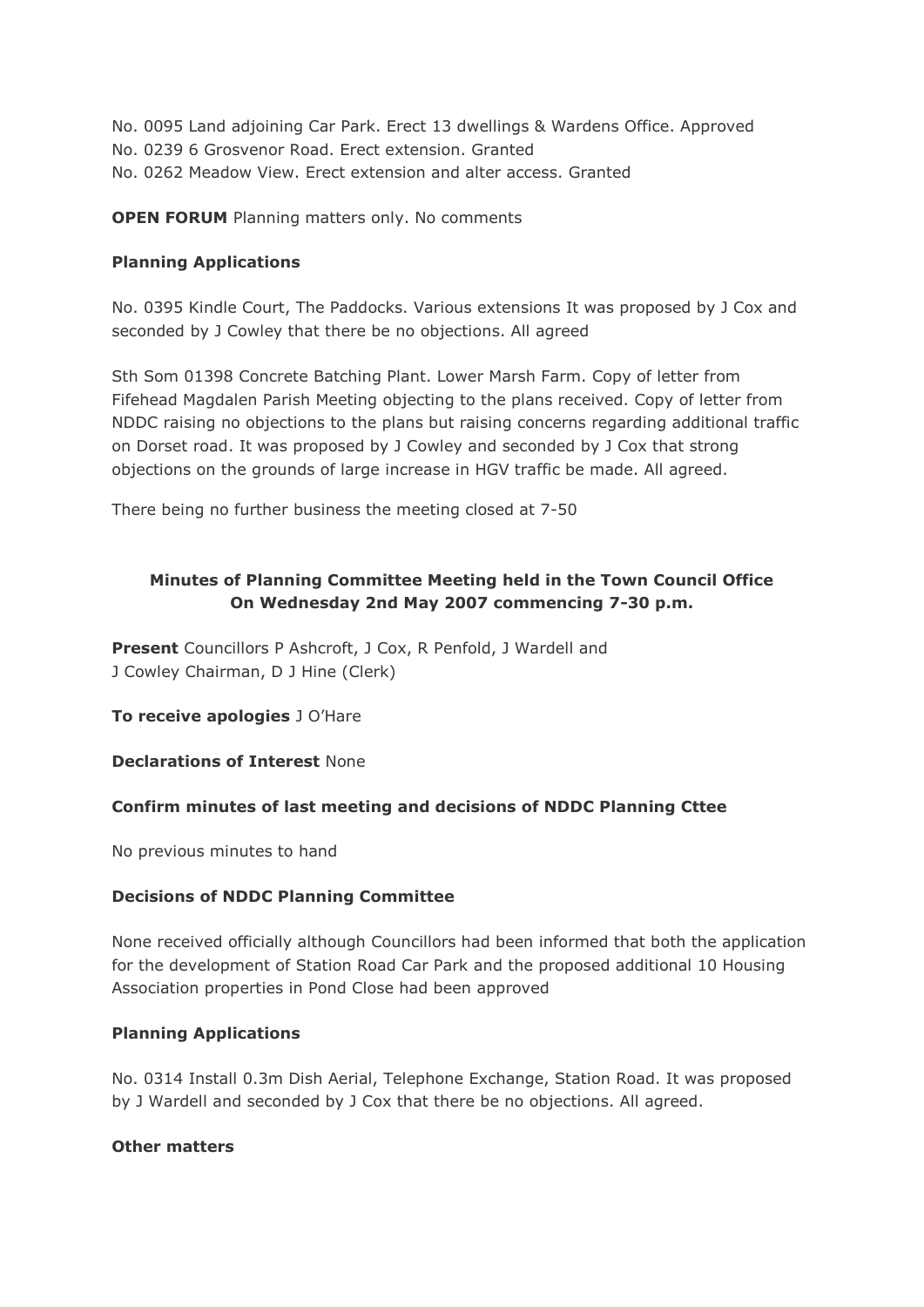J Cowley asked that Refurbishment of JFPA be put on next Agenda. He feels that the notices regarding no golf etc., should be at each entrance to the area and also a firm plan for the work to be agreed.

The Clerk advised that as there are meetings regarding the Library and also the Pedestrian Crossing arranged for soon after the next meeting, both these items would be on the agenda so that all Councillors can be advised of the meetings. J Wardell advised that the Ramblers Assoc. had officially objected to the proposed diversion of the footpath across Pond Close, by Signpost Housing, as they did not wish to see the path diverted on to the highway. The Clerk advised that as the TC had also mentioned this in their response to the Planning Application, she had also written on behalf of the Town Council objecting to the planned diversion and supporting the Ramblers alternative route.

There being no further business the meeting closed at 8-30 p.m.

# **Minutes of Planning Committee Meeting held in the Stalbridge Hall On Wednesday 18th April 2007 commencing 9-40 p.m.**

**Present** Councillors P Ashcroft, B Booth, J Cox, D Grimes, D Neal, J O'Hare, R Penfold, J Wardell, and W Batty-Smith Chairman, D J Hine (Clerk)

**In attendance** No additional attendees

**To receive apologies** J Cowley, D Short, G Carr-Jones

**Declarations of Interest** W Batty-Smith Chaired the meeting but took no part in any decision making

# **Confirm minutes of last meeting and decisions of NDDC Planning Cttee**

The minutes of the Planning Cttee meeting held on 4th April were approved and signed by the Chairman.

# **Decisions of NDDC Planning Committee** None received

**OPEN FORUM** Planning matters only. No comments

# **Planning Applications**

No. 0301 22 Woodmill Close. Erect conservatory. It was proposed by J Cox and seconded by B Booth that there be no objections. All agreed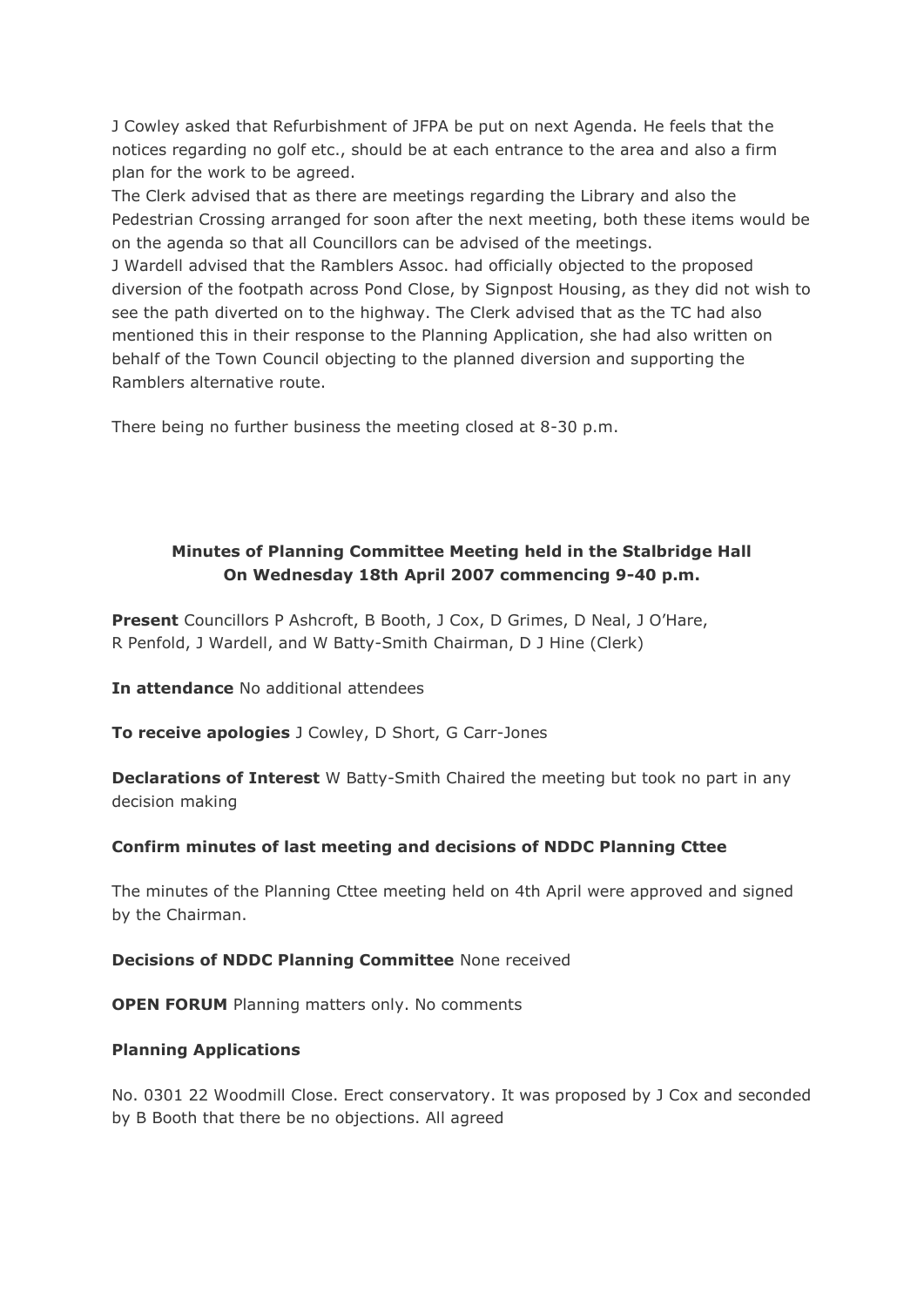No. 0262 Meadow View. Erect single storey extension. The permitted development rights were removed from the property when it was originally built. It was proposed by J Cox and seconded by B Booth that there be no objections. All agreed.

Sth Som. 1184 Land adjacent A30/Marsh Lane. Create golf course and sports arena. It was proposed by J Cox and seconded by B Booth that there be no objections. All agreed.

Letter from NDDC advising that Applications in respect of Pond Walk and Land adjoining Station Road Car Park would be discussed on 24th April.

There being no further business the meeting closed at 9-55 p.m.

# **Minutes of Planning Committee Meeting held in the Town Council Office On Wednesday 21st March 2007 commencing 7-30 p.m.**

**Present** Councillors P Ashcroft, B Booth, J Cox, J Cowley, D Grimes, D. Neal, J O'Hare and J Wardell

**In attendance** 3 Electors

**To receive apologies** C Cllr D Fox, Cllr W Batty-Smith, and D Hine (Clerk)

**Declarations of Interest** D Neal and J Wardell

#### **Confirm minutes of last meeting and decisions of NDDC Planning Cttee**

The minutes of the Planning Cttee meeting held on 07th March were approved and signed by the Chairman.

#### **Decisions of NDDC Planning Committee**

No 0010 The Old Rectory Erect Garden Shed Granted

No 0026 Gibbs Marsh Farm Granted

No 0493 1 Park Grove Appeal against refusal of permission for extension Dismissed

**OPEN FORUM** Planning matters only.

Mr K Butt raised three points about the effects that the proposed development could have:

1. Highway matters – safety for pedestrians using the stretch of road between entrance to Pond Walk and the BL, there being no footway. The previous junction alterations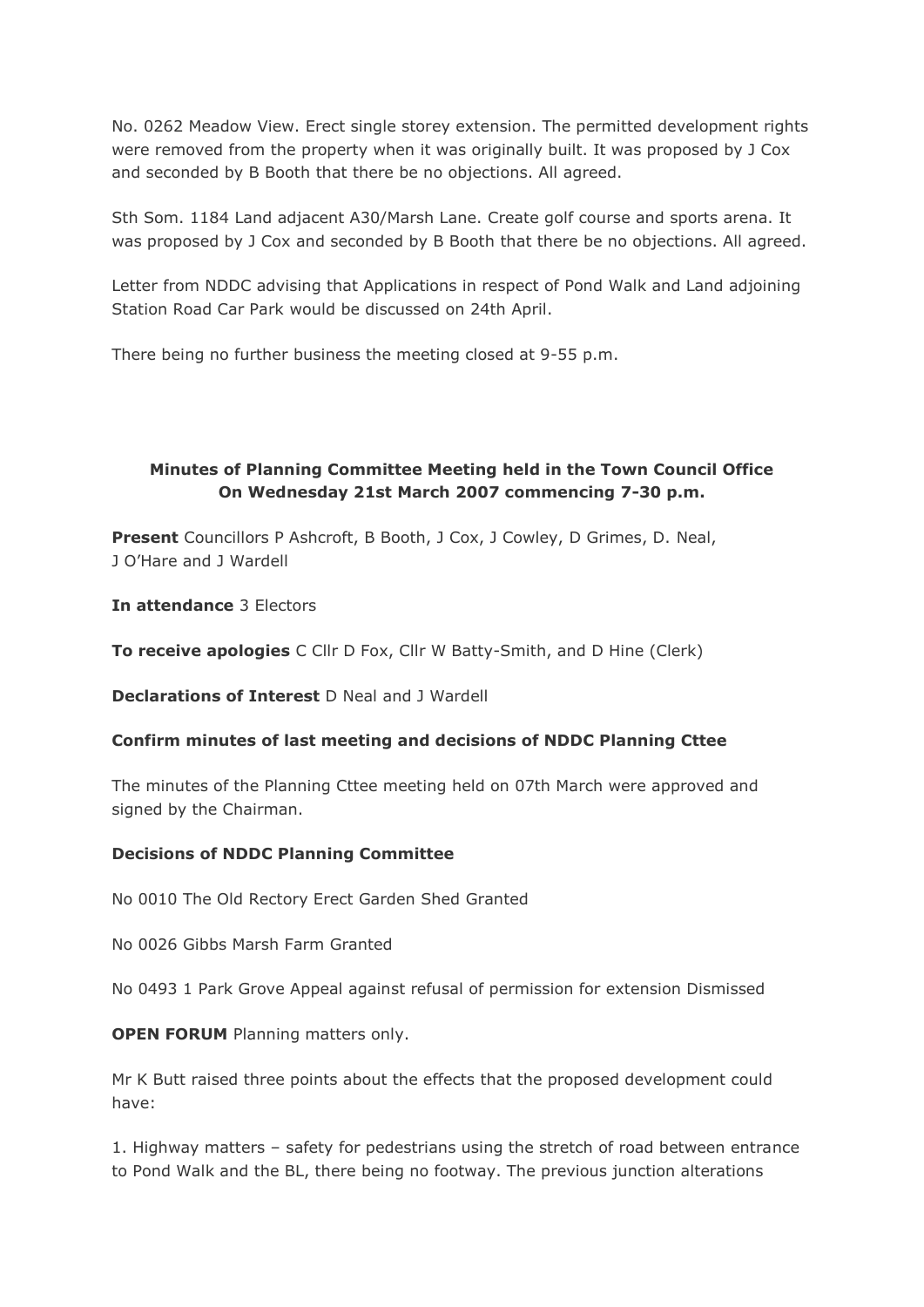(Barrow Hill/A357) were inadequate. 2. Is the School large enough? 3. Query over lease of land until 2011

J Cowley responded to the points

Ms J Rabbetts expressed concern over the loss of 'open spaces' in Stalbridge, and that previous money for Traffic Calming had still not been spent on a Pedestrian Crossing.

Discussion over actual amount of 106 money, and attempts to procure a Pedestrian crossing.

# **Planning Applications**

No 0198 Further Development at Pond Walk.

The Council has no objection to the planning application in principle, but there were a number of points to be raised with NDDC, which were taken separately and voted on individually:

1. The boundary of the development on its western side needs to be established. Item 1 Proposed by B.Booth and Seconded by P.Ashcroft – All agreed

2. The stone stile (an unusual feature) to be retained in its present position. Item 2 Proposed by D Grimes and Seconded by P.Ashcroft – All agreed

3. From the stone stile, the diverted footpath (FP No 4) to pass between the proposed western boundary fence, and the present hedge bank, to enable access to the land to the rear of number 21 Park Road, which could potentially be the site for future allotments.

Item 3 Proposed by J Cox and Seconded by D Grimes – All agreed

4. The above in turn, would provide for badgers, which have a run through the site. Item 4 Proposed by D Grimes and Seconded by P.Ashcroft – All agreed

5. We consider it to be a missed opportunity were the development not to be 'carbonneutral'. Have the developers incorporated any such features/facilities into their design – i.e. solar panels, cavity insulation etc.? Item 5 Proposed by B.Booth and Seconded by J Cox – All agreed

6. A 'ring-fenced' Developers' contribution to a footway extension from the British Legion to the Grove Lane entrance is an essential requirement. Proposals for additional housing on both sides of Barrow Hill will mean many Mothers, toddlers and push-chairs having to use this narrow section of highway.

Item 6 Proposed by D Grimes and Seconded by B Booth – All agreed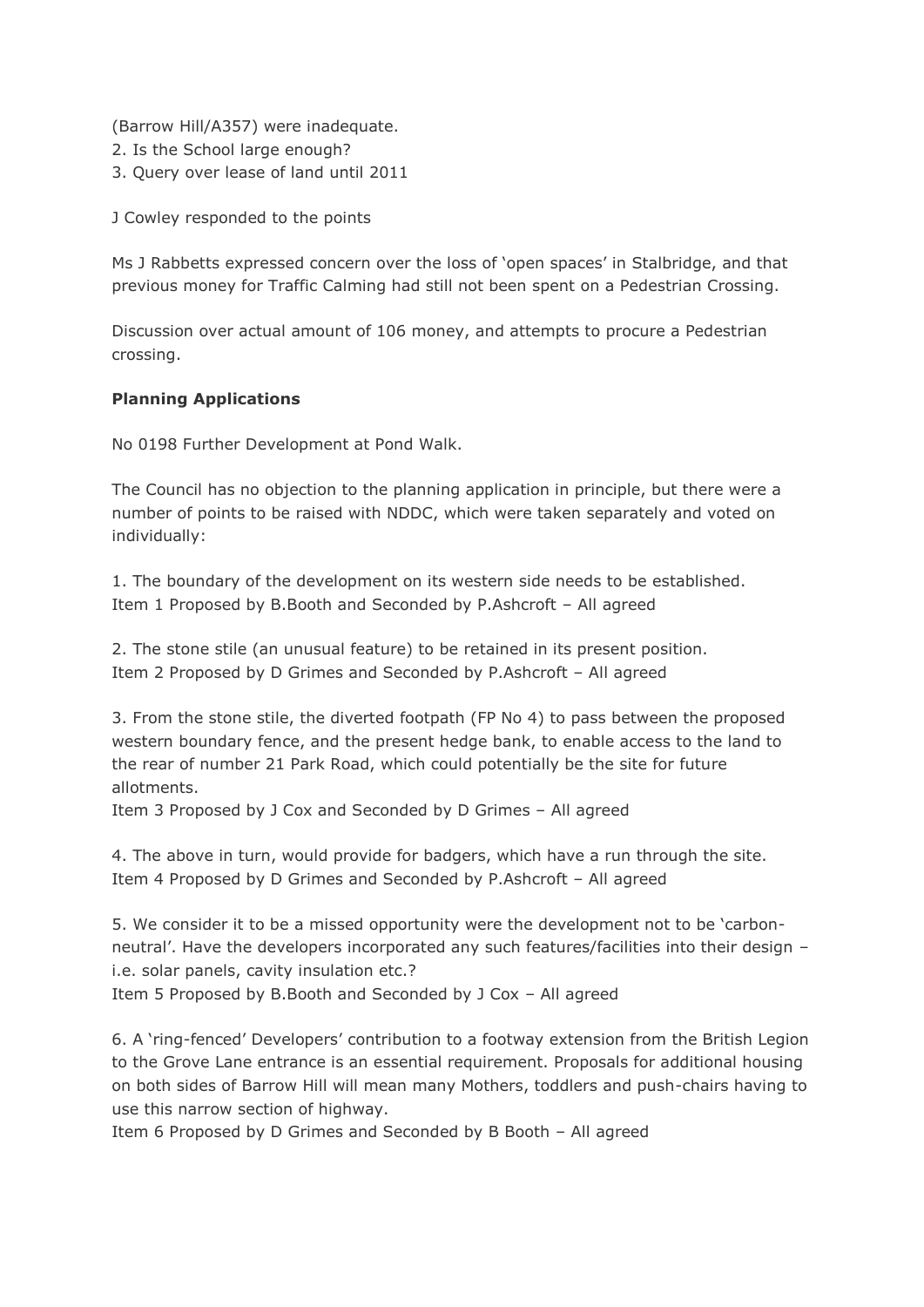7. If the proposed developments – i.e. Messrs Dikes and the application under consideration - proceed, has the local school sufficient capacity to provide places for children from both sites?

Item 7 Proposed by P Ashcroft and Seconded by D Grimes – All agreed

8. May we draw attention to the position when the original planning application for the houses now situated on Pond Walk, was proposed.

The number of dwellings was reduced from 35 number to 22 number under pressure from the County Council as Highway Authority, because of the sub standard road junction at the bottom of Barrow Hill with the busy Class 1 A357.

Hence the £30,000 monies allocated to ease the situation under a 106 Agreement, only part of which has been spent on traffic calming, with limited success. Again we draw your attention to this problem which will be exacerbated by the housing on William Dike's site on the southern side of Barrow Hill. Mr Madgwick of DCC, Transport & Engineering Department, stated in January 1996, that any development likely to increase traffic movements in this area would be resisted.

South Somerset District Council has already given planning permission for various sites on Henstridge Airfield, which will increase the traffic up to threefold on the A357 through Stalbridge.

Item 8 Proposed by B.Booth and Seconded by P.Ashcroft – All agreed

9. Is there a statutory time limit by which 106 Agreement monies must be spent? The District Council also holds a substantial sum to be used for the same purpose from the Springfields Development.

Item 9 Proposed by J O'Hare and Seconded by P.Ashcroft – All agreed

10. In view of the potential increase in traffic movements into and out of the Pond Walk Development, could a short section of Double Yellow Lines be introduced around the junction of Pond Walk and Barrow Hill? Item 10 Proposed by J Cox and Seconded by P.Ashcroft – All agreed

11. We have been quite unable to get the Dorset County Council to spend any part of the 106 monies to provide a promised Pedestrian Crossing in the High Street on the A357. We consider this to be absolutely essential, as children from both of the aforementioned sites will have to traverse the A357 to attend Stalbridge Primary School. Item 11 Proposed by B.Booth and Seconded by D Grimes – All agreed

Item 12 Proposed by J Cox and Seconded by B Booth that a request be made for the application to go before the Full Development Committee. – All agreed

It was also proposed by J Cox and seconded by J O'Hare that a copy of the correspondence be sent to the Chief Executive – All agreed

There being no further business the meeting closed at 8.40 p.m.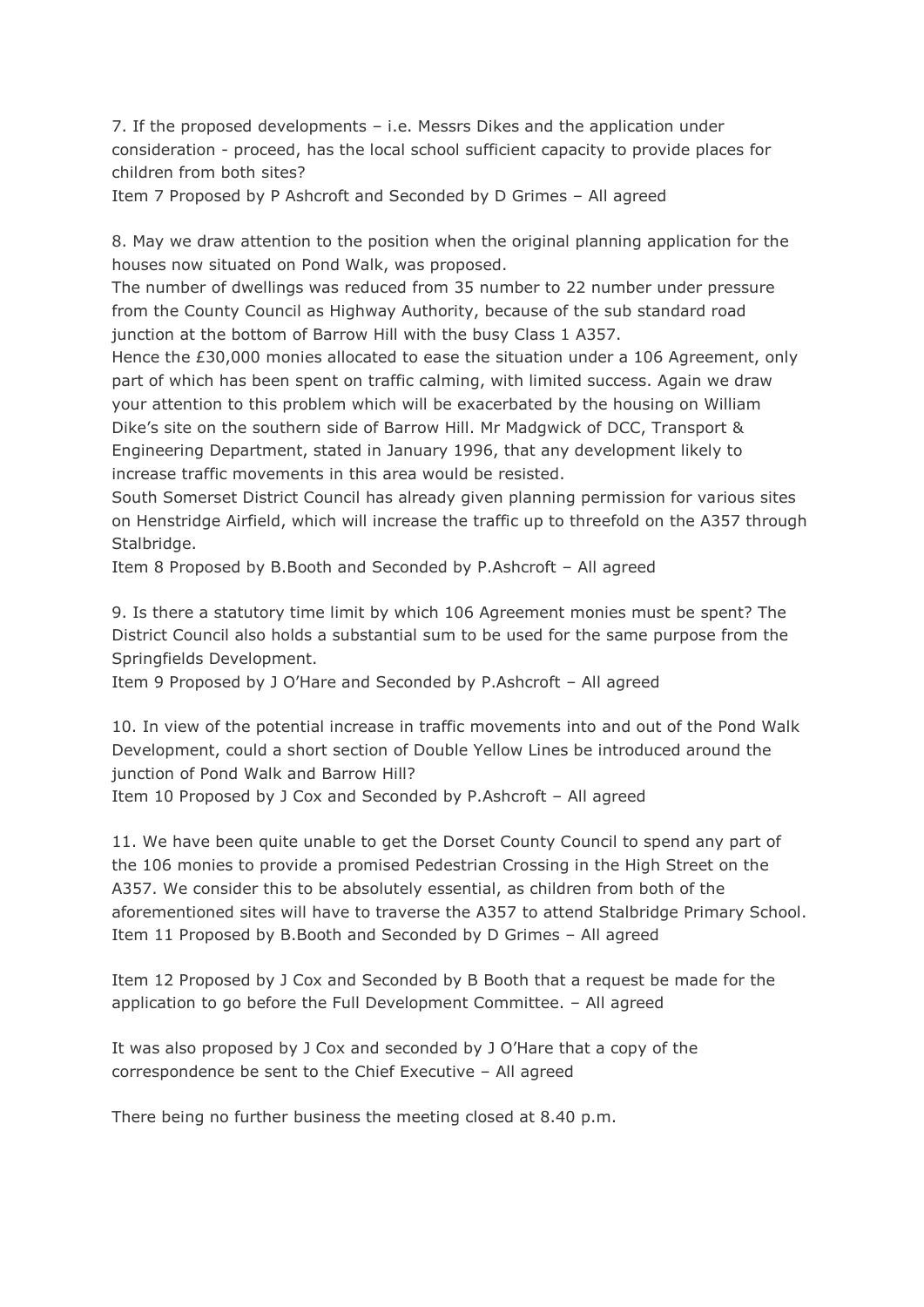# **Minutes of Planning Committee Meeting held in the Town Council Office On Wednesday 7th March 2007 commencing 7-30 p.m.**

**Present** Councillors P Ashcroft, B Booth, J Cox, J Cowley, D Grimes, J O'Hare J Wardell and W Batty-Smith Chairman, D J Hine (Clerk)

**In attendance** D Cllr G Carr-Jones and 2 Electors

**To receive apologies** C Cllr D Fox, Cllrs D Neal, R Penfold and D Short

#### **Declarations of Interest** None

#### **Confirm minutes of last meeting and decisions of NDDC Planning Cttee**

The minutes of the Planning Cttee meeting held on 21st Feb. were approved and signed by the Chairman after the following comments.

B Booth pointed out that she had sent apologies for not attending. The Clerk replied that it was normal practice to only put apologies for Committee meetings from those actually on the Committee. It was then decided that in future all apologies should be listed.

J Cowley pointed out that the complimentary comment regarding the fact that the Developers of the land adj. the Car Park had gone some way to meeting the Council's requirements had been omitted from the Planning Comments. The Chairman suggested that it would be in order to put in such comments in future.

#### **Decisions of NDDC Planning Committee**

**OPEN FORUM** Planning matters only. None raised

#### **Planning Applications**

Sth. Somerset Consultation. Henstridge Airfield. Erect Bungalow to replace existing Mobile Home. It was proposed by J Cowley and seconded by J Cox that there be no objections. All agreed.

There being no further business the meeting closed at 7-40 p.m.

# **Minutes of Planning Committee Meeting held in the Town Council Office On Wednesday 21st February 2007 commencing 7-30 p.m.**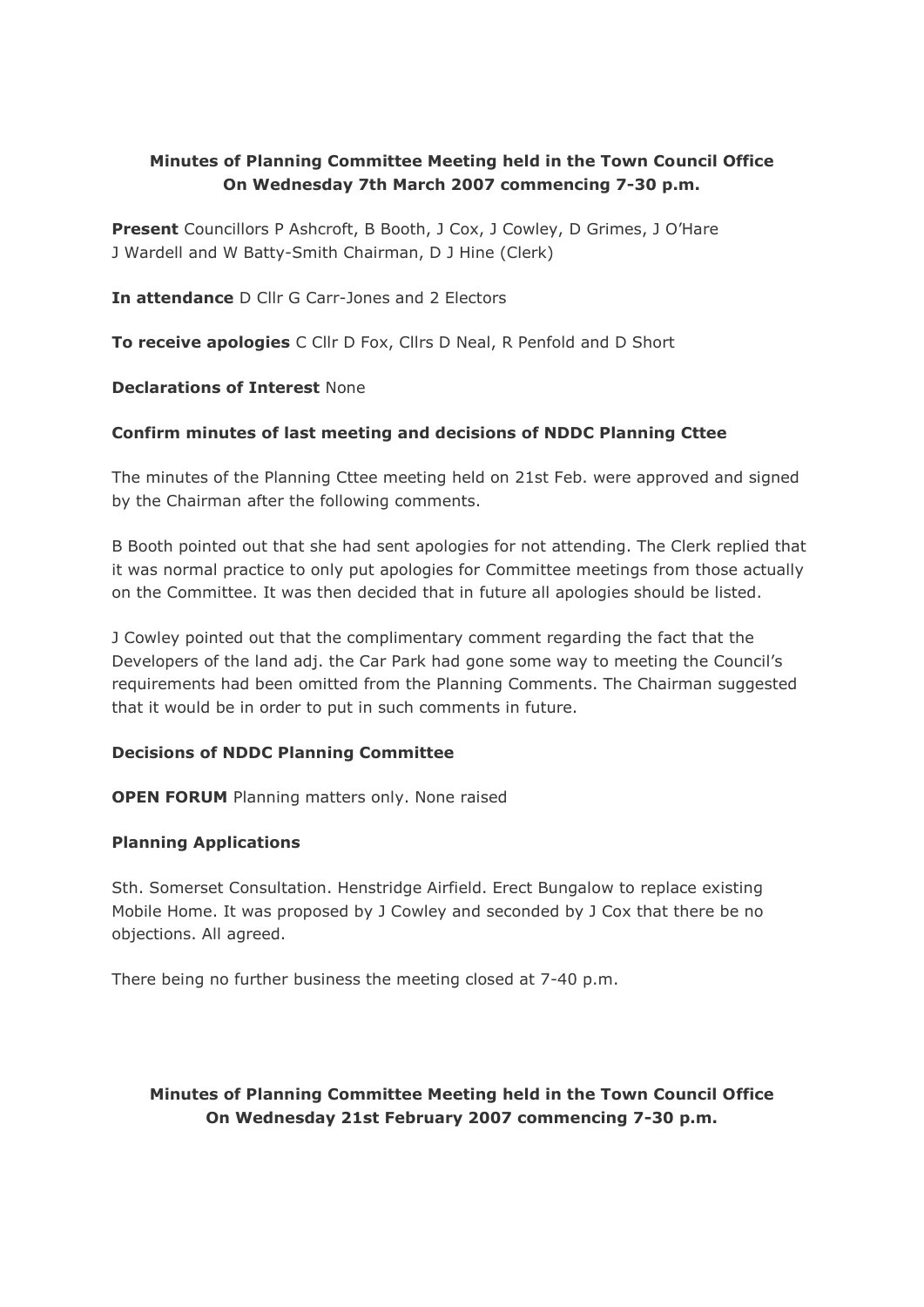**Present** Councillors P Ashcroft, J Cox, D Grimes, D Neal, J Wardell and J Cowley who, as vice-Chairman, in the absence of the Chairman, chaired the meeting. D J Hine (Clerk)

**In attendance** 7 members of the public

**To receive apologies** Cllr D Fox, D Cllr G Carr-Jones and Cllr W Batty-Smith

**Declarations of Interest** None

#### **Confirm minutes of last meeting and decisions of NDDC Planning Cttee**

The minutes of the Planning Cttee meeting held on 7th February were approved and signed by the Chairman with the addition of the word"no" before the word "objections" on page 2 in connection with PA 0040.

#### **Decisions of NDDC Planning Committee**

No. 1375 Gibbs Marsh Bungalow, erect extension. Granted No. 1399 1 Boyle Close, erect Conservatory. Granted

#### **OPEN FORUM** Planning matters only.

Mr & Mrs Cridge put forward various queries regarding PA 0095 but in particular asked if there would be public consultation before the road cushions and various other calming measure were installed in Station Road. As no-one was actually certain regarding this, the Clerk will endeavour to discover the answer and advise later.

#### **Planning Applications**

No.0093 Sunnyside, Thornhill Road. Revised scheme to erect single storey extension. It was proposed by P Ashcroft and seconded by J Cox that there be no objections. All agreed.

No.0095 Land adjoining Station Road Car Park. Erect 12 dwellings and 1 Wardens dwelling. (approval of reserved matters) One letter and one copy letter received from concerned residents.

After some discussion it was proposed by J Cox and seconded by P Ashcroft that there be no objections to this application provided concerns expressed, as listed by the Planning Committee and attached hereto, are addressed. Agreed

There being no further business the meeting closed at 9-15 p.m.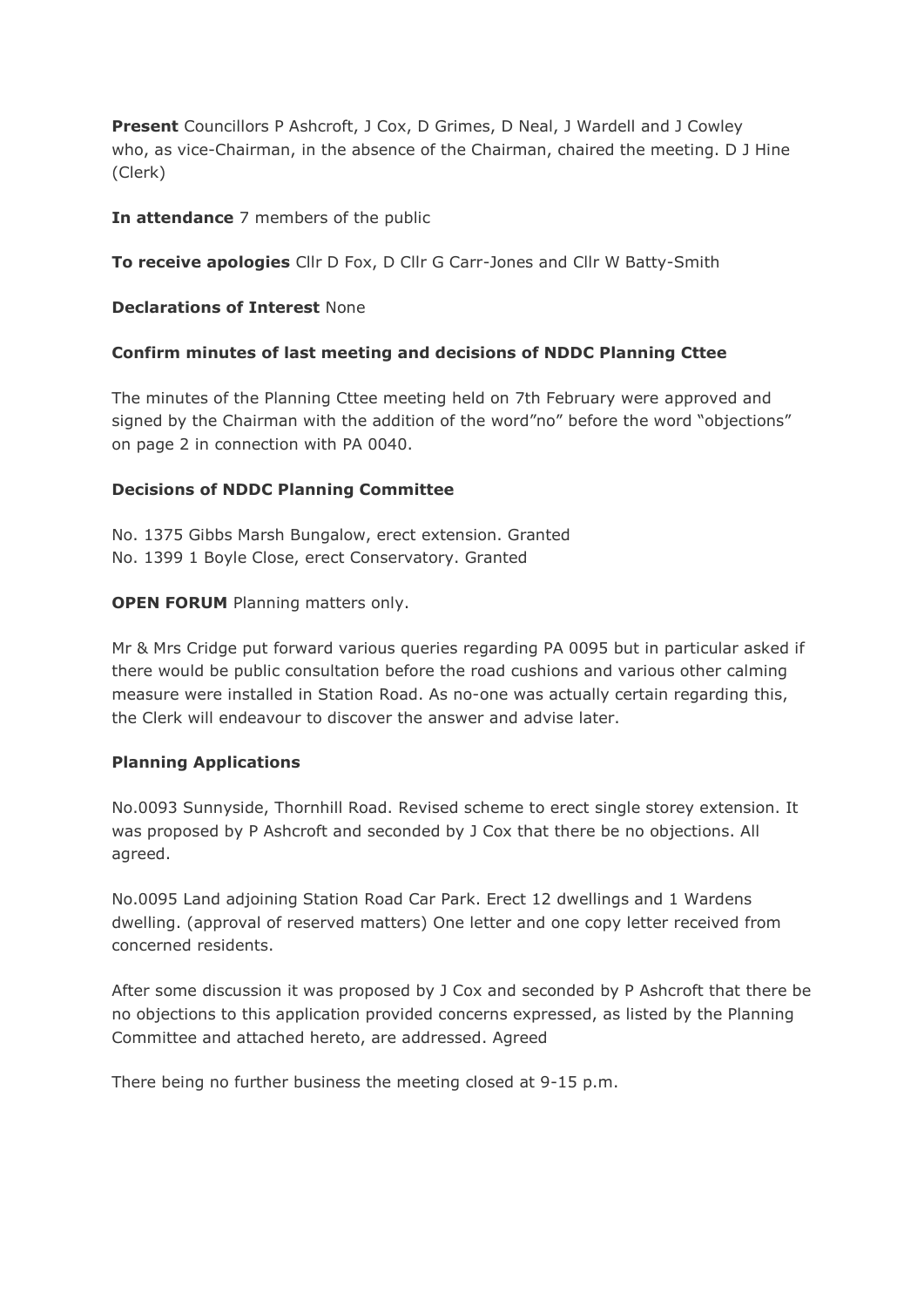# **Minutes of Planning Committee Meeting held in the Town Council Office On Wednesday 24th January 2007 commencing 7-30 p.m.**

**Present** Councillors P Ashcroft, J Cowley, J Cox, D Grimes, J O'Hare, J Wardell, and D Neal Chairman, D J Hine (Clerk)

**In attendance** 3 members of the public

**To receive apologies** C Cllr D Fox and D Cllr G Carr-Jones

# **Declarations of Interest** None

# **Confirm minutes of last meeting and decisions of NDDC Planning Cttee**

The minutes of the Planning Cttee meeting held on 10th January were approved and signed by the Chairman.

# **Decisions of NDDC Planning Committee** None received

The Chairman closed the meeting to allow the members of the public to speak

**OPEN FORUM** Planning matters only.

Mr R Service and Mr Kinnibrugh both of Duck Lane expressed their concerns in respect of the planning application for a Garden Shed at The Old Rectory

The Chairman reconvened the meeting

# **Planning Applications**

No. 1399 1 Boyle Close, erect conservatory. It was proposed by J Cox and seconded by J Cowley, that there be no objections. All agreed.

No. 1393 Kindle Court, The Paddocks. Erect an eastern and a western extension. The Clerk reported that she had been advised by the applicant's Agent that this application has been withdrawn. However it was decided to discuss the matter as there was no confirmation of this from NDDC. It was proposed by J Cowley and seconded by J Cox that there be no objections provided that the windows in the Laundry room and cloak room (Western extension) are glazed with obscure glass to protect the privacy of the neighbours. All agreed.

No. 0010 The Old Rectory. Erect Garden Shed. J Cowley proposed and J Cox seconded that although there was no objection in principle to the garden shed, bearing in mind the elevated position, the height should be reduced to lessen the visual impact on the surrounding area. P Ashcroft proposed and D Grimes seconded that the T C object to the application on the grounds that the Shed was too large for the prominent position of the site. The voting on the amendment was 3 in favour and 3 against and the Chairman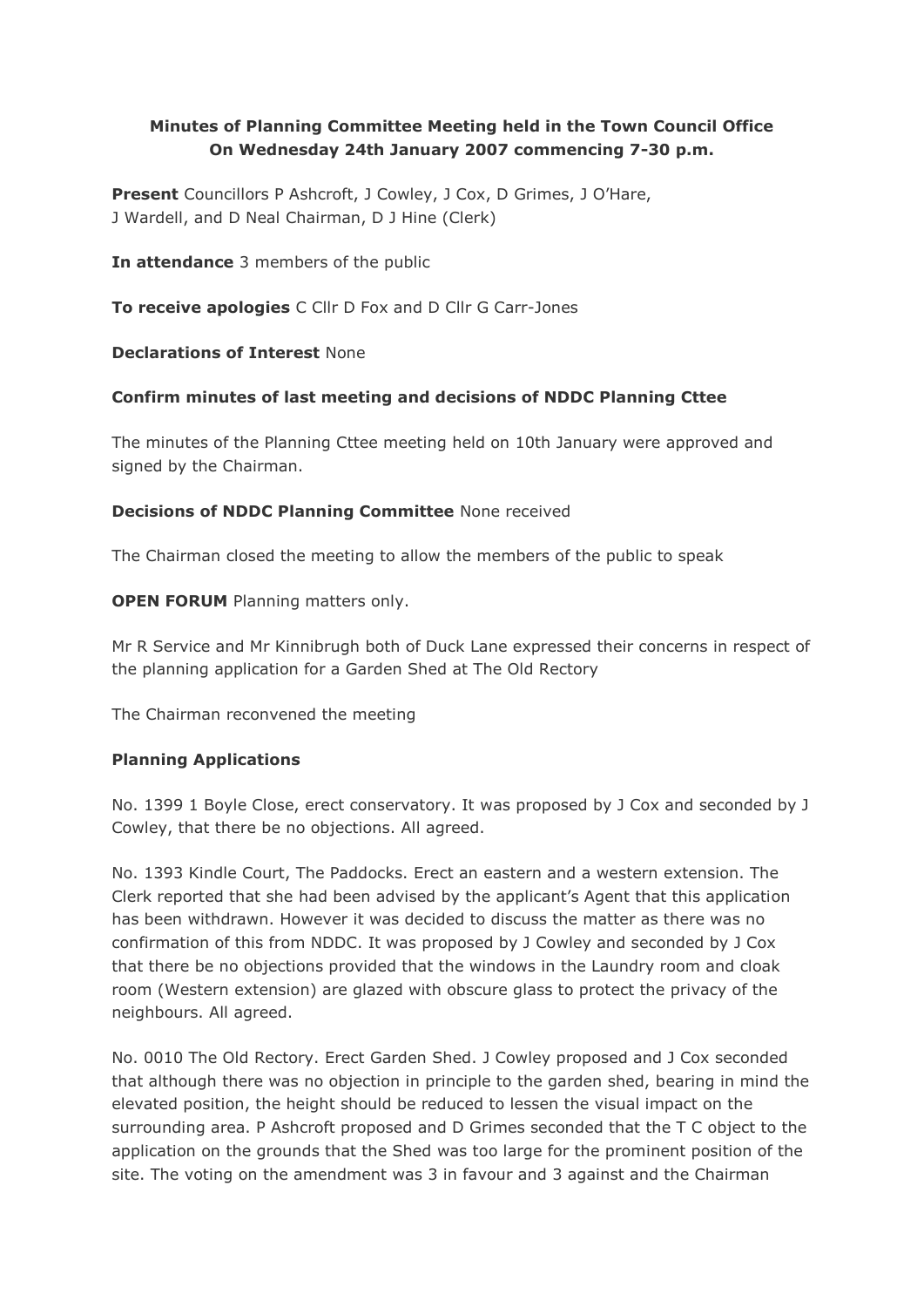gave his casting vote against the proposition. The original proposal was voted on and passed on a vote of 4 in favour.

# **Other business**

J Cowley advised that he had written a personal letter to Mr Robert Walter MP asking for his assistance with the problems facing Stalbridge at the present time e.g. Tough Choices programme, possible loss of The Library and the refusal of the Pedestrian Crossing and the need for an extension to he churchyard. He asked that an item be placed on the next Agenda to discuss ways of getting members of the public to write similar letters. Agreed.

J Cowley also raised objections to the piece the Clerk had written to be included on the Council Tax Leaflet. After some discussion it was agreed to change the words "and the Town Council are planning to takeover those which they feel are of most importance to the Town as a whole" to read "and the Town Council are planning to retain the most essential"

There being no further business the meeting closed at 9-00 p.m.

# **Minutes of Planning Committee Meeting held in the Town Council Office On Wednesday 10th January 2007 commencing 7-30 p.m.**

Present Councillors P Ashcroft, W Batty-Smith, B Booth, J Cowley, D Grimes, J O'Hare R Penfold, J Wardell, and D Neal Chairman, D J Hine (Clerk)

**In attendance** 3 residents

**To receive apologies** J Cox

**Declarations of Interest** W Batty-Smith attended in an advisory capacity only

# **Confirm minutes of last meeting and decisions of NDDC Planning Cttee**

The minutes of the Planning Cttee meetings held on 13th and 18th December were approved and signed by the Chairman.with the following addition

13.12.06 Item 4. Add "as agreed by the meeting" after his comments

# **Decisions of NDDC Planning Committee**

None received

**OPEN FORUM** Planning matters only. No comments